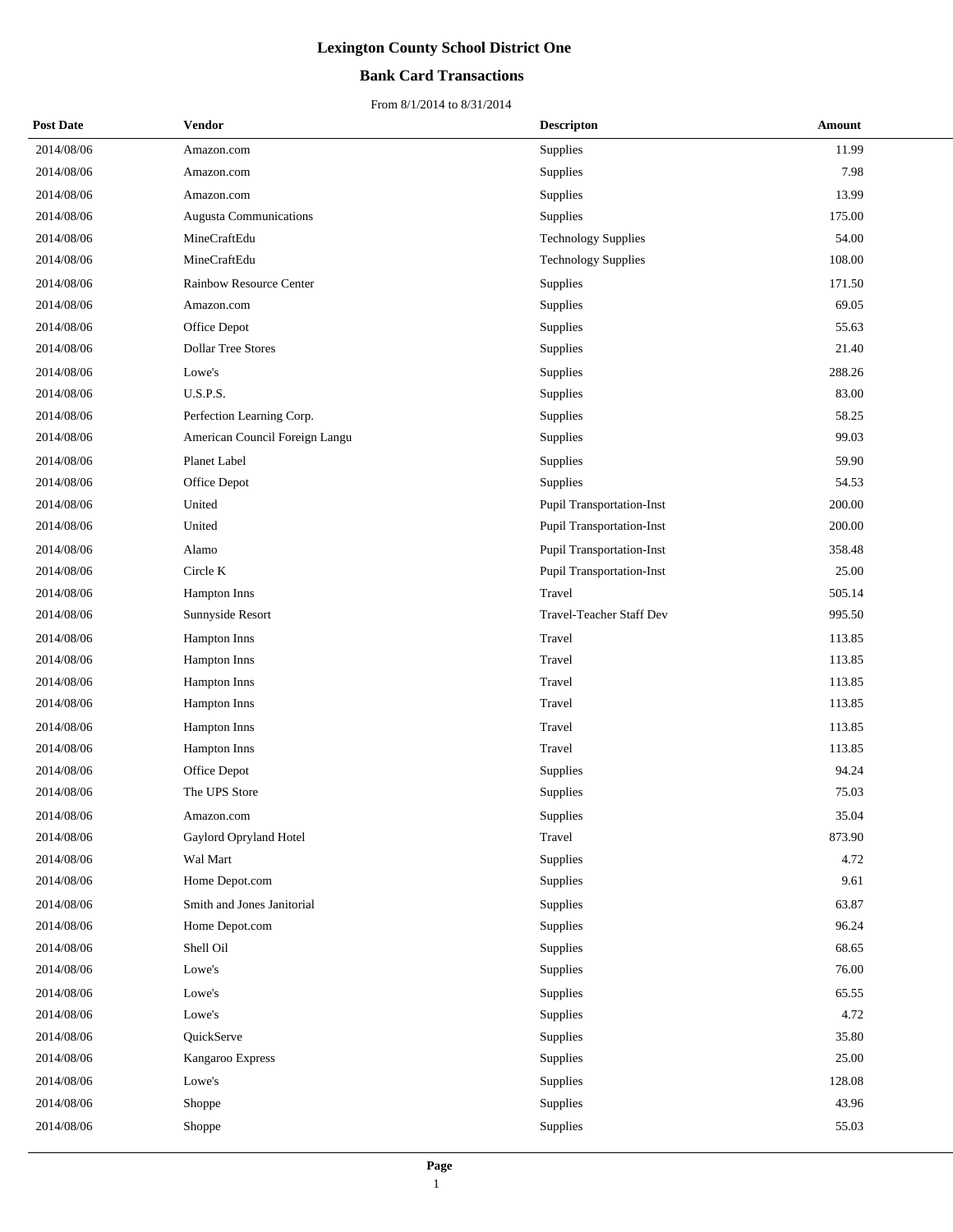## **Bank Card Transactions**

| <b>Post Date</b> | <b>Vendor</b>                   | <b>Descripton</b>         | Amount   |
|------------------|---------------------------------|---------------------------|----------|
| 2014/08/06       | Lowes                           | Supplies                  | 19.58    |
| 2014/08/06       | Murphy Express                  | Supplies                  | 66.55    |
| 2014/08/06       | Lowes                           | Supplies                  | 142.74   |
| 2014/08/06       | Lowes                           | Supplies                  | 87.18    |
| 2014/08/06       | Lowes                           | Supplies                  | 98.35    |
| 2014/08/06       | Lowes                           | Supplies                  | 23.45    |
| 2014/08/06       | <b>Wingards Nursery</b>         | Supplies                  | 74.88    |
| 2014/08/06       | Murphy Express                  | Supplies                  | 15.93    |
| 2014/08/06       | Sparrow and Kennedy             | Supplies                  | 124.16   |
| 2014/08/06       | Murphy Express                  | Supplies                  | 75.00    |
| 2014/08/06       | Murphy Express                  | Supplies                  | 75.00    |
| 2014/08/06       | <b>Brookshire Suites</b>        | Travel                    | 1,171.20 |
| 2014/08/06       | WinZip                          | Software Renewal/Agreemen | 14.95    |
| 2014/08/06       | Sign-A-Rama                     | Other Prof & Tech Service | 60.99    |
| 2014/08/06       | Forms and Supply                | Supplies                  | 27.37    |
| 2014/08/06       | <b>Barnes and Noble</b>         | Supplies                  | 58.91    |
| 2014/08/06       | <b>AWL Pearson Education</b>    | Supplies                  | 14.99    |
| 2014/08/06       | Best Buy                        | Supplies                  | 42.79    |
| 2014/08/06       | Office Depot                    | Supplies                  | 83.35    |
| 2014/08/06       | SKRENVATO.com                   | Supplies                  | 30.00    |
| 2014/08/06       | Walmart                         | Supplies                  | 44.94    |
| 2014/08/06       | Fonts.com                       | Supplies                  | 29.00    |
| 2014/08/06       | Walgreen's                      | Supplies                  | 28.68    |
| 2014/08/06       | <b>Best Buy</b>                 | Supplies                  | 178.04   |
| 2014/08/06       | Amazon.com                      | Supplies                  | 40.55    |
| 2014/08/06       | Office Depot                    | Supplies                  | 35.80    |
| 2014/08/06       | Bestbuy.com                     | Supplies                  | 103.65   |
| 2014/08/06       | Amazon.com                      | Supplies                  | 96.93    |
| 2014/08/06       | The State Newspaper             | Periodicals               | 8.95     |
| 2014/08/06       | <b>SUPER DUPER PUBLICATIONS</b> | Supplies                  | 61.75    |
| 2014/08/06       | WALMART                         | Supplies                  | 33.73    |
| 2014/08/06       | <b>AMAZON AUTISM</b>            | Supplies                  | 43.94    |
| 2014/08/06       | <b>AMAZON</b>                   | Supplies                  | 187.74   |
| 2014/08/06       | <b>AMAZON</b>                   | Supplies                  | 50.57    |
| 2014/08/06       | Amazon.com                      | Pupil Activity            | 201.32   |
| 2014/08/06       | Amazon.com                      | Pupil Activity            | 158.18   |
| 2014/08/06       | Rochester 100 Inc.              | Pupil Activity            | 138.00   |
| 2014/08/06       | Amazon.com                      | Pupil Activity            | 79.09    |
| 2014/08/06       | Office Depot                    | Pupil Activity            | 217.40   |
| 2014/08/06       | Office Depot                    | Pupil Activity            | 139.09   |
| 2014/08/06       | Amazon.com                      | Pupil Activity            | 0.99     |
| 2014/08/06       | Amazon                          | Pupil Activity            | 24.99    |
| 2014/08/06       | Amazon                          | Pupil Activity            | 102.80   |
| 2014/08/06       | Follette                        | Pupil Activity            | 589.33   |
| 2014/08/06       | Lowes                           | Pupil Activity            | 8.43     |
|                  |                                 |                           |          |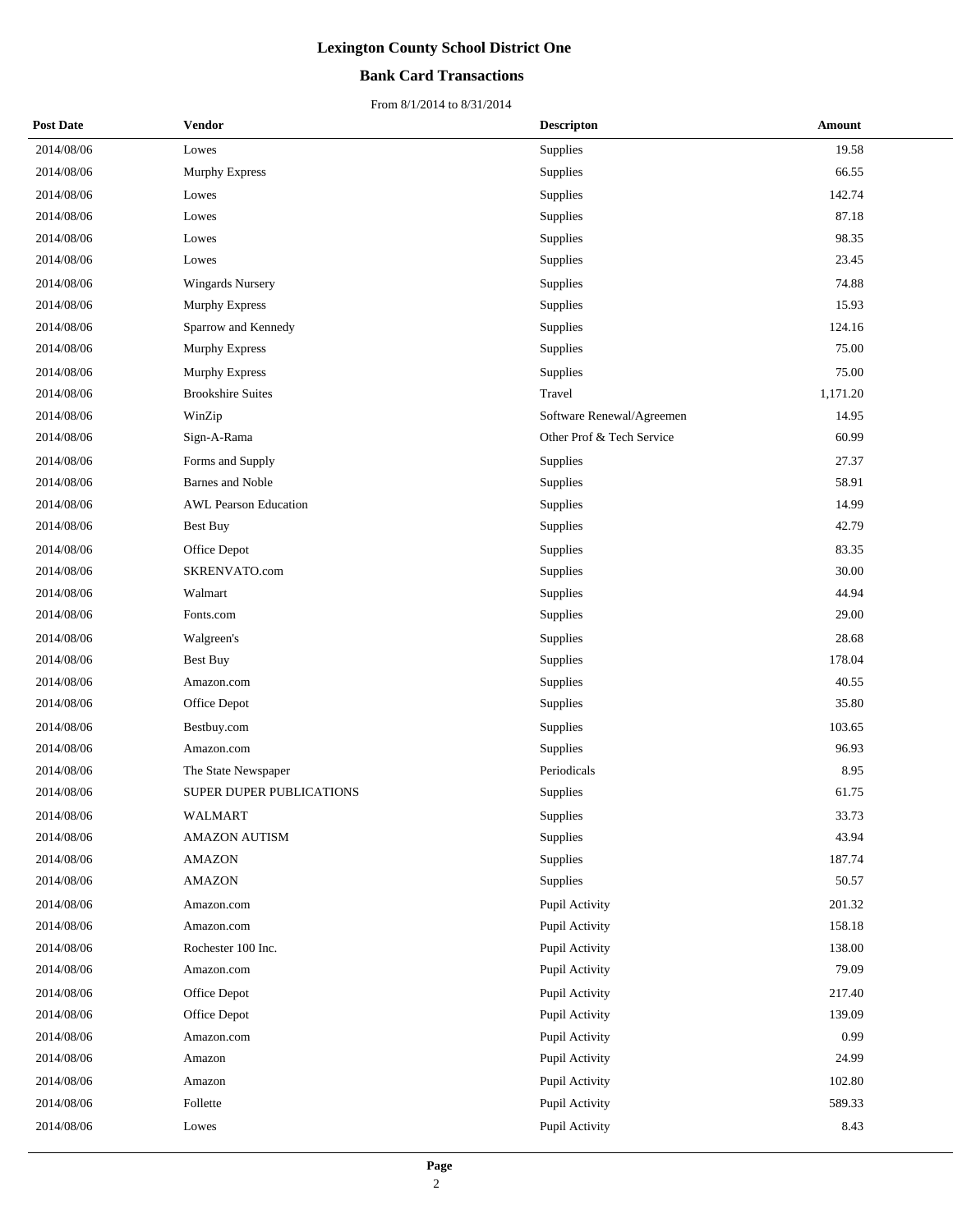## **Bank Card Transactions**

| <b>Post Date</b> | Vendor                         | <b>Descripton</b>    | Amount |
|------------------|--------------------------------|----------------------|--------|
| 2014/08/06       | Lexington Florist              | Pupil Activity       | 42.80  |
| 2014/08/06       | Lexington Florist              | Pupil Activity       | 73.50  |
| 2014/08/06       | <b>Batteries Plus</b>          | Pupil Activity       | 55.63  |
| 2014/08/06       | <b>IKEA</b>                    | Pupil Activity       | 396.16 |
| 2014/08/06       | SC Athletic Trainer Associatio | Pupil Activity       | 85.00  |
| 2014/08/06       | AT&T                           | Pupil Activity       | 116.63 |
| 2014/08/06       | Walmart                        | Pupil Activity       | 8.76   |
| 2014/08/06       | Walmart                        | Pupil Activity       | 22.06  |
| 2014/08/06       | Hardee's                       | Pupil Activity       | 86.26  |
| 2014/08/06       | Jaypro Sports                  | Pupil Activity       | 95.00  |
| 2014/08/06       | <b>Thompson Services</b>       | Pupil Activity       | 79.72  |
| 2014/08/06       | D&W Sportswear                 | Pupil Activity       | 39.14  |
| 2014/08/06       | D&W Sportswear                 | Pupil Activity       | 137.25 |
| 2014/08/08       | Holiday Inn Experss            | Pupil Transportation | 251.68 |
| 2014/08/08       | Holiday Inn Experss            | Travel               | 125.84 |
| 2014/08/08       | Get A Room                     | Travel               | 133.80 |
| 2014/08/08       | <b>Hilton Charlotte</b>        | Travel               | 569.40 |
| 2014/08/08       | Quality Inn                    | Travel               | 446.70 |
| 2014/08/08       | Office Depot                   | Supplies             | 325.16 |
| 2014/08/08       | Office Depot                   | Supplies             | 385.16 |
| 2014/08/08       | Amazon                         | Supplies             | 48.89  |
| 2014/08/08       | Tyler Brothers Hardware        | Supplies             | 49.80  |
| 2014/08/08       | Walker Hardware                | Supplies             | 3.91   |
| 2014/08/08       | Amazon                         | Supplies             | 43.09  |
| 2014/08/08       | Office Depot                   | Supplies             | 6.71   |
| 2014/08/08       | Sea Watch Resort               | Travel               | 125.43 |
| 2014/08/08       | Sea Watch Resort               | Travel               | 236.43 |
| 2014/08/08       | NIGP 800-367-6447 VA           | Dues and Fees        | 345.00 |
| 2014/08/08       | WAL-MART #0881 LEXINGTON SC    | Other Objects        | 82.96  |
| 2014/08/08       | Walker Hardware                | Supplies             | 59.60  |
| 2014/08/08       | Shumpert's Food Mart           | Supplies             | 57.71  |
| 2014/08/08       | Lowe's                         | Supplies             | 185.50 |
| 2014/08/08       | Lowe's                         | Supplies             | 214.86 |
| 2014/08/08       | Murphy Express                 | Supplies             | 46.55  |
| 2014/08/08       | Murphy Express                 | Supplies             | 44.00  |
| 2014/08/08       | Murphy Express                 | Supplies             | 10.90  |
| 2014/08/08       | Lowe's                         | Supplies             | 75.80  |
| 2014/08/08       | Murphy Express                 | Supplies             | 75.00  |
| 2014/08/08       | Murphy Express                 | Supplies             | 19.68  |
| 2014/08/08       | Murphy Express                 | Supplies             | 9.79   |
| 2014/08/08       | Murphy Express                 | Supplies             | 75.00  |
| 2014/08/08       | Lowe's                         | Supplies             | 18.63  |
| 2014/08/08       | Lowes                          | Supplies             | 857.94 |
| 2014/08/08       | Gaylord Opryland Hotel         | Travel               | 192.66 |
| 2014/08/08       | Gaylord Opryland Hotel         | Travel               | 175.38 |
|                  |                                |                      |        |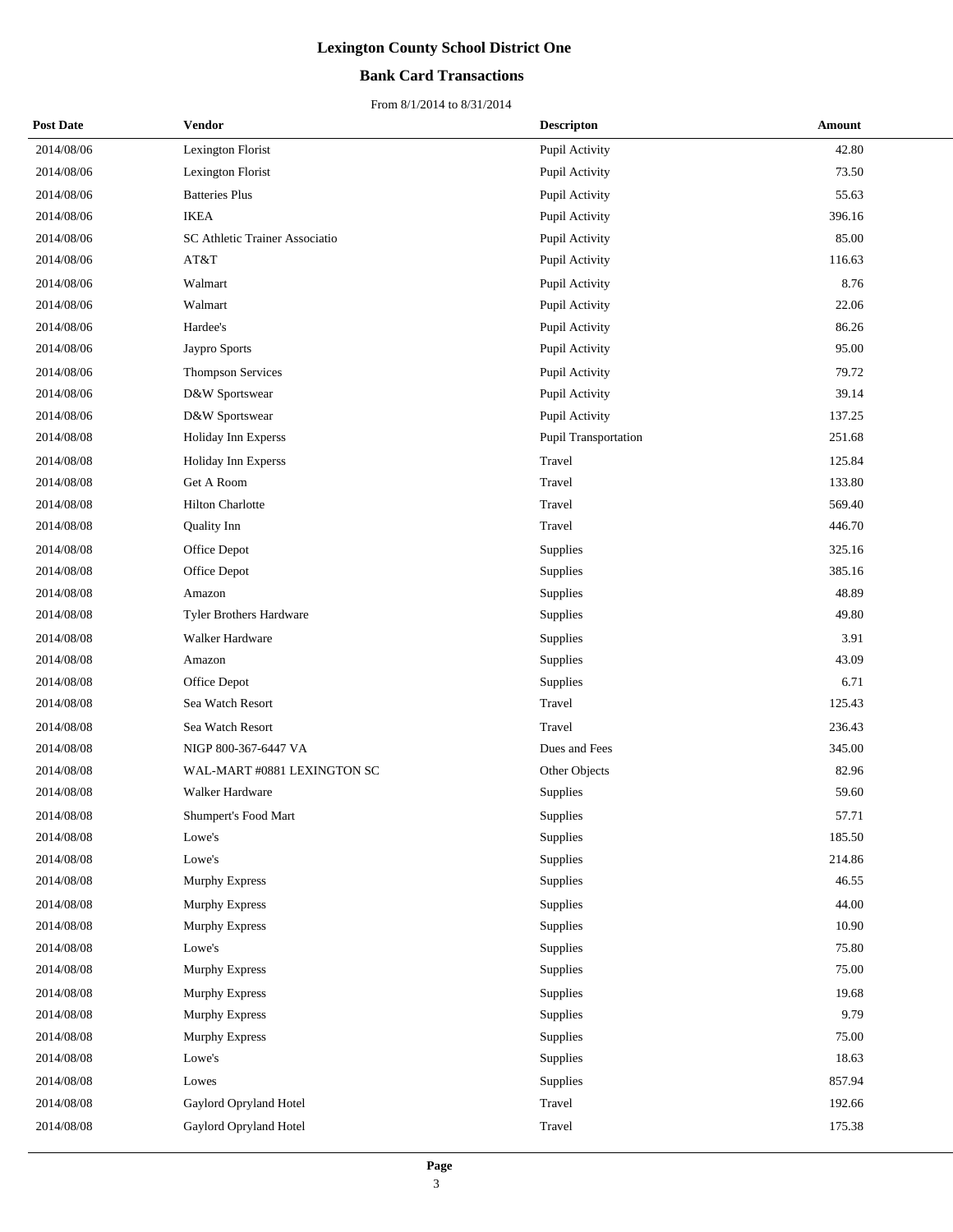## **Bank Card Transactions**

| <b>Post Date</b> | Vendor                         | <b>Descripton</b>          | Amount   |
|------------------|--------------------------------|----------------------------|----------|
| 2014/08/08       | Gaylord Opryland Hotel         | Travel                     | 175.38   |
| 2014/08/08       | Kingston Plantation            | Travel                     | 328.56   |
| 2014/08/08       | <b>Kingston Plantation</b>     | Travel                     | 328.56   |
| 2014/08/08       | Gaylord Opryland Hotel         | Travel                     | 192.66   |
| 2014/08/08       | PODS Enterprise                | Rentals                    | 165.85   |
| 2014/08/08       | PODS Enterprise, INC           | Rentals                    | 342.40   |
| 2014/08/08       | <b>US Airways</b>              | Travel                     | 50.00    |
| 2014/08/08       | Sleep Inn                      | Travel                     | $-29.12$ |
| 2014/08/08       | Office Depot                   | Supplies                   | 121.66   |
| 2014/08/08       | <b>Best Buy</b>                | Supplies                   | 133.71   |
| 2014/08/08       | Kmart                          | Supplies                   | 25.66    |
| 2014/08/08       | Cable & Connections            | Supplies                   | 29.15    |
| 2014/08/08       | Chef Store                     | Food                       | 80.22    |
| 2014/08/08       | Amercian Culinary Federation   | Dues and Fees              | 205.00   |
| 2014/08/08       | Amazon.com                     | Pupil Activity             | 37.32    |
| 2014/08/08       | School Mart                    | Pupil Activity             | 1,047.81 |
| 2014/08/08       | Amazon                         | Pupil Activity             | 25.77    |
| 2014/08/08       | HUDL.Com                       | Pupil Activity             | 800.00   |
| 2014/08/11       | Office Depot                   | <b>Supplies</b>            | 68.47    |
| 2014/08/11       | <b>Amazon Mktplace Pmts</b>    | Supplies                   | 527.80   |
| 2014/08/11       | Quick Pantry                   | Supplies                   | 35.00    |
| 2014/08/11       | Gaylord Opryland HTL/Nashville | Travel                     | 524.34   |
| 2014/08/11       | SC Athletic Trainer Asso       | Pupil Activity             | 42.50    |
| 2014/08/11       | SC Athletic Trainer Asso       | Pupil Activity             | 42.50    |
| 2014/08/13       | <b>Staples</b>                 | Supplies                   | 31.24    |
| 2014/08/13       | Office Depot                   | Supplies                   | 640.59   |
| 2014/08/13       | <b>Staples</b>                 | Supplies                   | 24.47    |
| 2014/08/13       | Office Depot                   | Supplies                   | 72.35    |
| 2014/08/13       | Adobe Systems, Inc.            | <b>Technology Supplies</b> | 19.99    |
| 2014/08/13       | Lowes                          | Supplies                   | 108.41   |
| 2014/08/13       | Airgas                         | Pupil Activity             | 134.61   |
| 2014/08/14       | Walmart                        | Supplies                   | 26.11    |
| 2014/08/14       | Sheraton Dolphin Hotel, Orland | Travel                     | 964.21   |
| 2014/08/14       | <b>Quick Pantry</b>            | Supplies                   | 7.78     |
| 2014/08/14       | Walmart                        | Supplies                   | 36.07    |
| 2014/08/14       | REI* Greenwood Heinemann       | Supplies                   | 453.15   |
| 2014/08/14       | Amazon.com                     | Supplies                   | 803.50   |
| 2014/08/14       | Maclocks                       | Pupil Activity             | 58.30    |
| 2014/08/14       | <b>Best Buy</b>                | Pupil Activity             | 299.81   |
| 2014/08/15       | <b>Staples</b>                 | <b>Supplies</b>            | 70.56    |
| 2014/08/15       | Office Depot                   | Supplies                   | 75.95    |
| 2014/08/15       | <b>WPS</b>                     | Supplies                   | 72.60    |
| 2014/08/15       | irklands                       | Supplies                   | 36.35    |
| 2014/08/15       | Home Goods                     | Supplies                   | 85.53    |
| 2014/08/15       | Walgreens                      | Supplies                   | 41.09    |
|                  |                                |                            |          |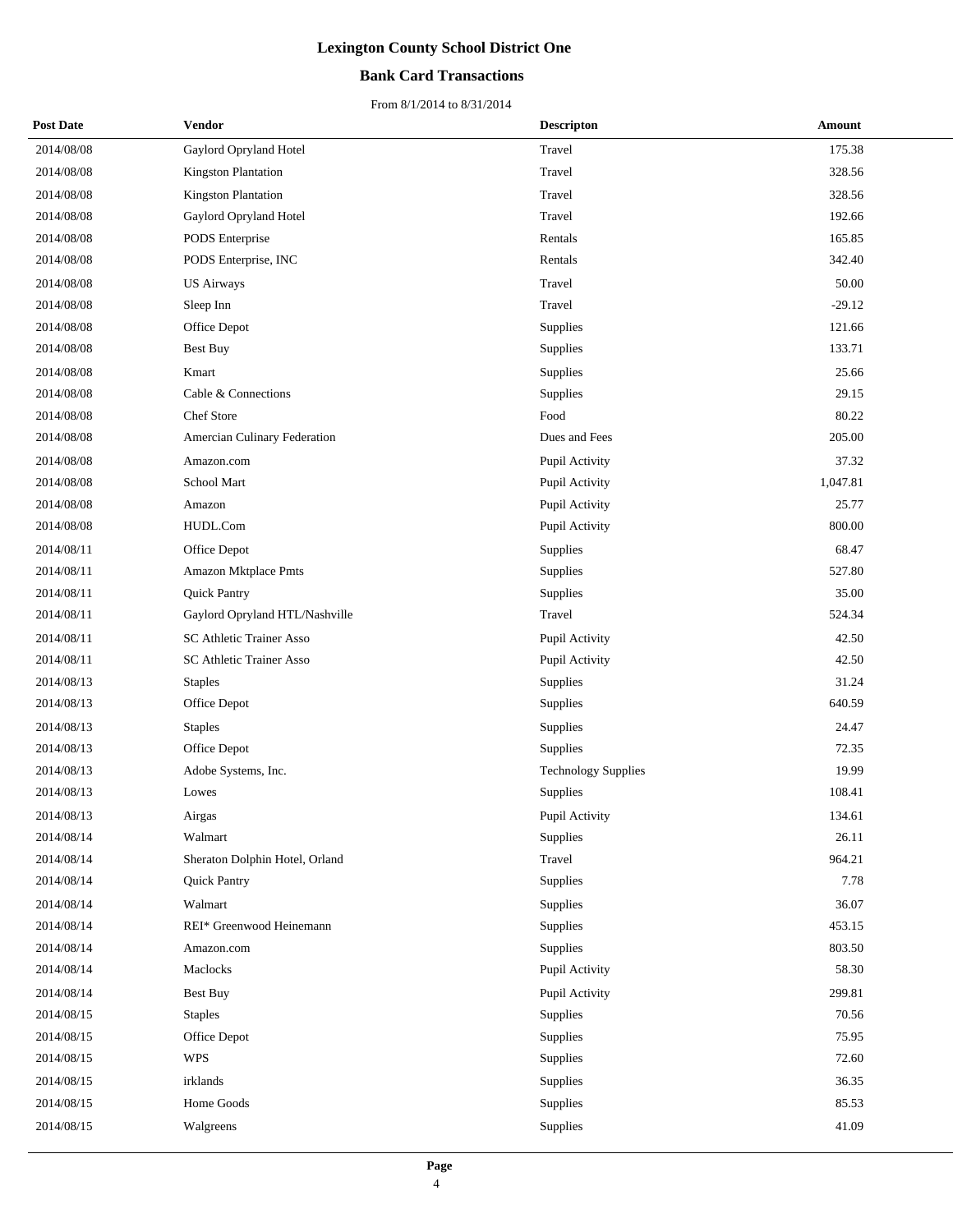## **Bank Card Transactions**

| <b>Post Date</b> | Vendor                   | <b>Descripton</b>          | Amount   |
|------------------|--------------------------|----------------------------|----------|
| 2014/08/15       | Lone Star Percussion     | Supplies                   | 198.64   |
| 2014/08/15       | Target                   | Supplies                   | 66.20    |
| 2014/08/15       | Pine Press Printing      | Supplies                   | 38.00    |
| 2014/08/15       | Target                   | Supplies                   | 64.17    |
| 2014/08/15       | Plank Road Publishing    | Supplies                   | 124.75   |
| 2014/08/15       | Target                   | Supplies                   | 59.83    |
| 2014/08/15       | Derrick's Service Center | Supplies                   | 103.80   |
| 2014/08/15       | Ed Smith Lumber          | Supplies                   | 23.89    |
| 2014/08/18       | SpringMaid               | Travel                     | 1,036.71 |
| 2014/08/18       | <b>SLED</b>              | Other Prof & Tech Service  | 16.00    |
| 2014/08/18       | Lowes                    | Supplies                   | 11.71    |
| 2014/08/18       | Office Depot             | Supplies                   | 111.25   |
| 2014/08/18       | Office Depot             | Supplies                   | 148.24   |
| 2014/08/18       | FedEx Office             | Supplies                   | 240.75   |
| 2014/08/18       | Office Depot             | Supplies                   | 162.57   |
| 2014/08/18       | FedEx Office             | Supplies                   | 385.20   |
| 2014/08/18       | Office Depot             | Supplies                   | 20.32    |
| 2014/08/18       | WalMart                  | Supplies                   | 32.42    |
| 2014/08/18       | Lowes                    | Supplies                   | 28.70    |
| 2014/08/18       | Office Depot             | Supplies                   | 99.98    |
| 2014/08/18       | FedEx Office             | Supplies                   | 60.99    |
| 2014/08/18       | Lowes                    | Supplies                   | 23.44    |
| 2014/08/19       | Amazon                   | Supplies                   | 53.67    |
| 2014/08/19       | <b>US Post Office</b>    | Supplies                   | 98.00    |
| 2014/08/19       | Amazon.Com.              | Supplies                   | 27.38    |
| 2014/08/19       | Amazon.com               | Supplies                   | 47.55    |
| 2014/08/19       | Amazon.com               | Supplies                   | 48.25    |
| 2014/08/19       | Office Depot             | Supplies                   | 64.18    |
| 2014/08/19       | Office Depot             | Supplies                   | 49.00    |
| 2014/08/19       | Lowe's                   | Supplies                   | 227.49   |
| 2014/08/19       | Pitt Stop Exxon          | Supplies                   | 40.00    |
| 2014/08/19       | Pitt Stop Exxon          | Supplies                   | 52.00    |
| 2014/08/19       | <b>Exxon Pitt Stop</b>   | Supplies                   | 45.00    |
| 2014/08/20       | Scholastic               | Supplies                   | 29.90    |
| 2014/08/20       | <b>ICIPART</b>           | <b>Technology Supplies</b> | 99.95    |
| 2014/08/20       | Enlows                   | Supplies                   | 117.54   |
| 2014/08/20       | CarQuest                 | Supplies                   | 32.71    |
| 2014/08/20       | 7-Eleven                 | Supplies                   | 17.50    |
| 2014/08/20       | Dynamic Truck            | Supplies                   | 96.96    |
| 2014/08/20       | Interstate               | Supplies                   | 99.56    |
| 2014/08/20       | Interstate               | Supplies                   | 258.41   |
| 2014/08/20       | Enlows                   | Supplies                   | 66.71    |
| 2014/08/25       | Zaner-Bloser             | Supplies                   | 120.12   |
| 2014/08/25       | Amazon                   | Supplies                   | 41.05    |
| 2014/08/25       | Office Depot             | Supplies                   | 42.32    |
|                  |                          |                            |          |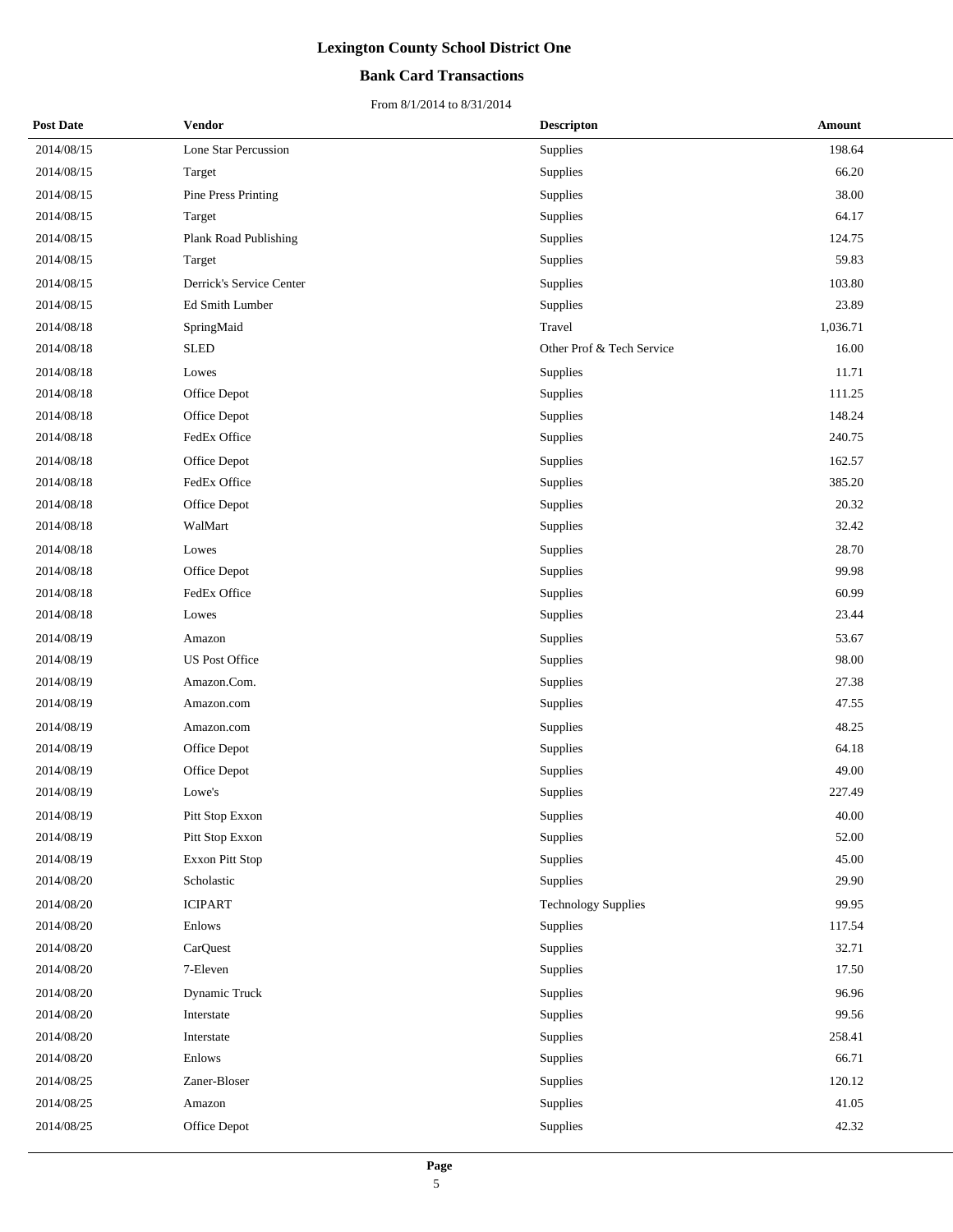## **Bank Card Transactions**

| <b>Post Date</b> | Vendor                 | <b>Descripton</b>    | Amount |
|------------------|------------------------|----------------------|--------|
| 2014/08/25       | Amazon                 | Supplies             | 44.51  |
| 2014/08/25       | Amazon                 | Supplies             | 12.51  |
| 2014/08/25       | Monoprice.com          | Supplies             | 83.66  |
| 2014/08/25       | Lowes                  | Supplies             | 71.13  |
| 2014/08/25       | Amazon.com             | Supplies             | 9.58   |
| 2014/08/25       | Amazon.com             | Supplies             | 9.60   |
| 2014/08/25       | Amazon.com             | Supplies             | 15.21  |
| 2014/08/25       | Target                 | Supplies             | 39.60  |
| 2014/08/25       | Books-A-Million        | <b>Library Books</b> | 65.85  |
| 2014/08/25       | Walmart                | Supplies             | 10.67  |
| 2014/08/25       | Office Depot           | Supplies             | 27.14  |
| 2014/08/25       | Target                 | Supplies             | 64.18  |
| 2014/08/25       | Walmart                | Supplies             | 69.23  |
| 2014/08/25       | Derrick's Service      | Supplies             | 63.30  |
| 2014/08/25       | Amazon                 | Supplies             | 35.70  |
| 2014/08/25       | Ace Hardware           | Supplies             | 17.10  |
| 2014/08/25       | Ed Smith Lumber        | Supplies             | 42.33  |
| 2014/08/25       | Lowes                  | Supplies             | 206.63 |
| 2014/08/25       | Walker Hardware        | Supplies             | 56.52  |
| 2014/08/25       | Shumperts              | Supplies             | 75.00  |
| 2014/08/25       | Pitt Stop              | Supplies             | 85.59  |
| 2014/08/25       | Marriott Hotel         | Travel               | 964.04 |
| 2014/08/25       | Lowe's                 | Supplies             | 221.32 |
| 2014/08/25       | Lowe's                 | Supplies             | 170.58 |
| 2014/08/25       | <b>Best Buy</b>        | Supplies             | 427.95 |
| 2014/08/25       | Cable & Connections    | Supplies             | 224.30 |
| 2014/08/25       | Lowe's                 | Supplies             | 75.71  |
| 2014/08/25       | <b>Best Buy</b>        | Supplies             | 294.24 |
| 2014/08/25       | Cable & Connections    | Supplies             | 98.96  |
| 2014/08/25       | Office Depot           | Supplies             | 26.74  |
| 2014/08/25       | Cable & Connections    | Supplies             | 10.70  |
| 2014/08/25       | Cable & Connections    | Supplies             | 107.00 |
| 2014/08/25       | Amazon.com             | Supplies             | 29.95  |
| 2014/08/25       | The Home Depot         | Supplies             | 203.66 |
| 2014/08/25       | Cable & Connections    | Supplies             | 68.42  |
| 2014/08/25       | The Home Depot         | Supplies             | 107.76 |
| 2014/08/25       | Office Depot           | Supplies             | 481.48 |
| 2014/08/25       | Amazon                 | Pupil Activity       | 63.78  |
| 2014/08/25       | Demco                  | Pupil Activity       | 72.85  |
| 2014/08/25       | K-Mart                 | Pupil Activity       | 126.66 |
| 2014/08/25       | <b>EPS</b>             | Pupil Activity       | 247.50 |
| 2014/08/26       | Oriental Trading       | Supplies             | 112.70 |
| 2014/08/26       | <b>Survey Monkey</b>   | Supplies             | 59.85  |
| 2014/08/26       | OFFICE DEPOT           | Supplies             | 50.90  |
| 2014/08/26       | EDUCATIONAL WONDERLAND | Supplies             | 64.44  |
|                  |                        |                      |        |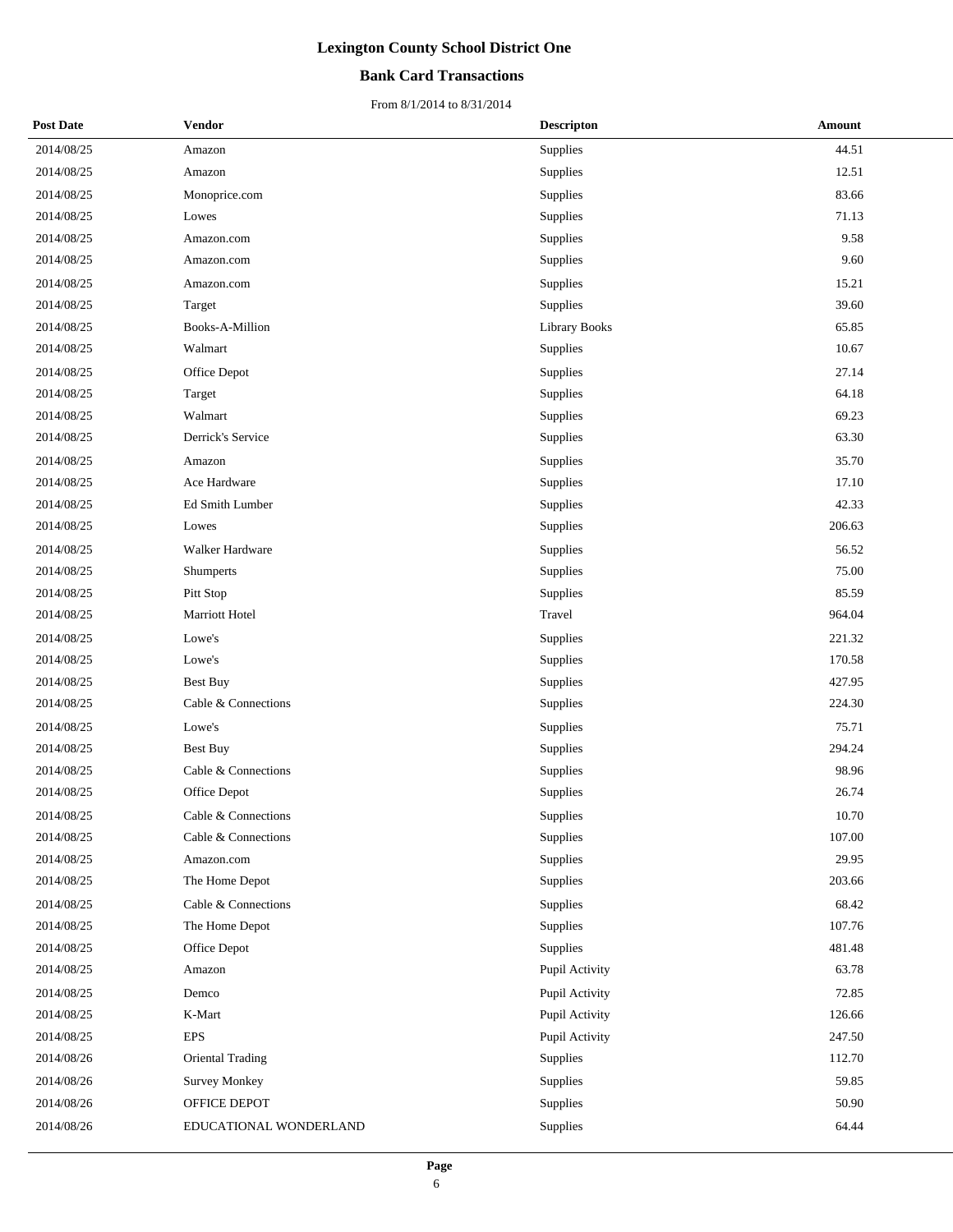## **Bank Card Transactions**

| <b>Post Date</b> | Vendor                         | <b>Descripton</b>          | <b>Amount</b> |
|------------------|--------------------------------|----------------------------|---------------|
| 2014/08/26       | OFFICE DEPOT                   | Supplies                   | 93.84         |
| 2014/08/26       | Pine Press                     | Printing and Binding       | 105.35        |
| 2014/08/26       | Office Depot                   | Supplies                   | 304.90        |
| 2014/08/26       | Really Good Stuff              | Supplies                   | 94.92         |
| 2014/08/26       | EPS                            | Supplies                   | 236.06        |
| 2014/08/26       | Office Depot                   | <b>Technology Supplies</b> | 368.05        |
| 2014/08/26       | Office Depot                   | Supplies                   | 23.53         |
| 2014/08/26       | Office Depot                   | Supplies                   | 90.49         |
| 2014/08/26       | Office Depot                   | Supplies                   | 79.77         |
| 2014/08/26       | EdHelper                       | Supplies                   | 17.99         |
| 2014/08/26       | Legacy Project                 | Supplies                   | 9.95          |
| 2014/08/26       | Paypal-Teachers Tape           | Supplies                   | 81.12         |
| 2014/08/26       | Youthlight                     | Supplies                   | 165.74        |
| 2014/08/26       | Sign and Tags                  | Supplies                   | 362.50        |
| 2014/08/26       | Publix                         | Supplies                   | 24.35         |
| 2014/08/26       | <b>BOUND TO STAY BOUND</b>     | <b>Library Books</b>       | 39.78         |
| 2014/08/26       | Amazon                         | Library Books              | 104.81        |
| 2014/08/26       | Hampton Inn                    | Travel                     | 181.60        |
| 2014/08/26       | Walgreens                      | Supplies                   | 26.70         |
| 2014/08/26       | <b>Ultimate Office</b>         | Supplies                   | 256.16        |
| 2014/08/26       | <b>USPS</b>                    | Supplies                   | 6.50          |
| 2014/08/26       | DOUBLETREE BY HILTON PORT PORT | Travel                     | 1,010.88      |
| 2014/08/26       | Registrations two (2)          | Travel                     | 198.00        |
| 2014/08/26       | <b>MEGA STOP</b>               | Supplies                   | 53.91         |
| 2014/08/26       | LOWE'S                         | Supplies                   | 24.58         |
| 2014/08/26       | LOWE'S                         | Supplies                   | 43.57         |
| 2014/08/26       | LOWE'S                         | Supplies                   | 117.30        |
| 2014/08/26       | LOWE'S                         | Supplies                   | 35.28         |
| 2014/08/26       | <b>MEGA STOP</b>               | Supplies                   | 59.70         |
| 2014/08/26       | Walmart                        | Supplies                   | 4.25          |
| 2014/08/26       | Walmart                        | Supplies                   | 10.46         |
| 2014/08/26       | Lowes                          | Supplies                   | 95.77         |
| 2014/08/26       | ExxonMobil                     | Supplies                   | 52.00         |
| 2014/08/26       | ExxonMobil                     | Supplies                   | 51.00         |
| 2014/08/26       | Ed Smith Lumber                | Supplies                   | 46.49         |
| 2014/08/26       | Ed Smith Lumber                | Supplies                   | 53.69         |
| 2014/08/26       | Ed Smith Lumber                | Supplies                   | 26.42         |
| 2014/08/26       | Country Cupboard               | Supplies                   | 50.70         |
| 2014/08/26       | Country Cupboard               | Supplies                   | 39.56         |
| 2014/08/26       | <b>SLED</b>                    | Other Prof & Tech Service  | 416.00        |
| 2014/08/26       | Georgia Felon Search           | Other Prof & Tech Service  | 15.00         |
| 2014/08/26       | Texas Dept of Public Safety    | Other Prof & Tech Service  | 3.58          |
| 2014/08/26       | Office Depot                   | Supplies                   | 620.19        |
| 2014/08/26       | The Stamping Place             | Supplies                   | 26.48         |
| 2014/08/26       | Lexington Post Office          | Supplies                   | 3.92          |
|                  |                                |                            |               |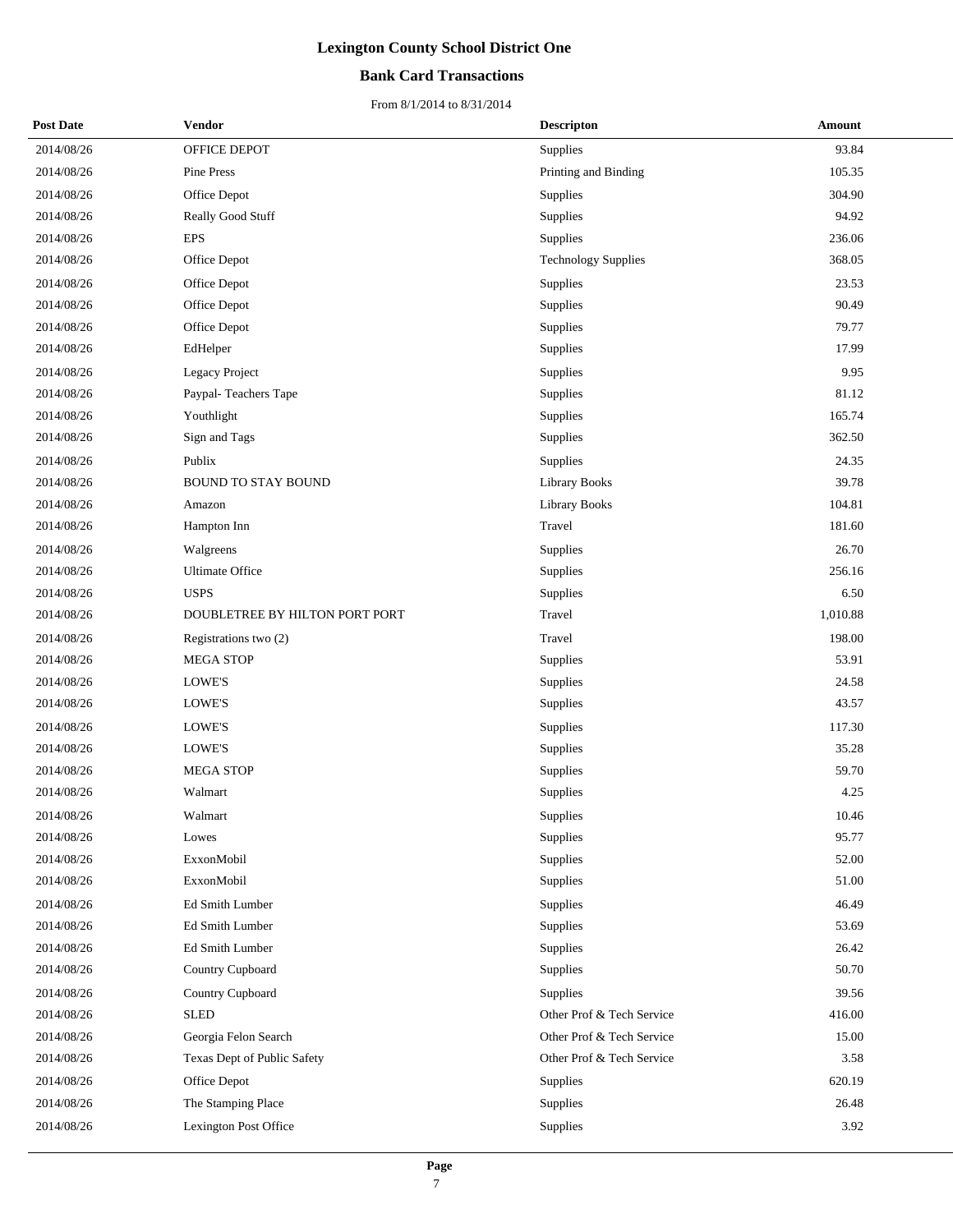## **Bank Card Transactions**

| <b>Post Date</b> | Vendor                            | <b>Descripton</b> | Amount    |
|------------------|-----------------------------------|-------------------|-----------|
| 2014/08/26       | Lowe's                            | Supplies          | 75.30     |
| 2014/08/26       | Office Depot                      | Supplies          | 29.95     |
| 2014/08/26       | WalMart                           | Supplies          | 18.97     |
| 2014/08/26       | Lexington Post Office             | Supplies          | 7.35      |
| 2014/08/26       | American Sign & Display           | Supplies          | 27.82     |
| 2014/08/26       | Party City                        | Supplies          | 37.38     |
| 2014/08/26       | Dell                              | Supplies          | 94.15     |
| 2014/08/26       | WalMart                           | Supplies          | 30.84     |
| 2014/08/26       | Office Depot                      | Supplies          | 106.97    |
| 2014/08/26       | Dollar Tree Stores, Inc           | Supplies          | 9.63      |
| 2014/08/26       | Party City                        | Supplies          | 44.46     |
| 2014/08/26       | WalMart                           | Supplies          | 58.38     |
| 2014/08/26       | Michaels                          | Supplies          | 50.15     |
| 2014/08/26       | <b>SCASC</b>                      | Dues and Fees     | 35.00     |
| 2014/08/26       | WalMart                           | Other Objects     | 27.30     |
| 2014/08/26       | SchoolMate                        | Supplies          | 885.00    |
| 2014/08/26       | <b>USPS</b>                       | Supplies          | 501.80    |
| 2014/08/26       | Pochester 100                     | Supplies          | 882.00    |
| 2014/08/26       | Walmart                           | Supplies          | 91.50     |
| 2014/08/26       | Food Lion                         | Other Objects     | 54.70     |
| 2014/08/26       | Office Depot                      | Pupil Activity    | 43.86     |
| 2014/08/26       | Office Depot                      | Pupil Activity    | 229.91    |
| 2014/08/26       | Amazon                            | Pupil Activity    | 21.47     |
| 2014/08/26       | NATIONAL GEOGRAPHIC               | Pupil Activity    | 123.75    |
| 2014/08/26       | Amazon                            | Pupil Activity    | 97.90     |
| 2014/08/26       | Lego                              | Pupil Activity    | 85.87     |
| 2014/08/26       | Hobby Lobby                       | Supplies          | 677.31    |
| 2014/08/26       | <b>Educational Wonderland</b>     | Supplies          | 33.21     |
| 2014/08/26       | Walmart                           | Supplies          | 490.48    |
| 2014/08/27       | WM SUPERCENTER #4440              | Supplies          | 4.29      |
| 2014/08/27       | <b>USPS</b> - Gilbert Post Office | Supplies          | 98.00     |
| 2014/08/27       | Southland Equipment               | Supplies          | 297.64    |
| 2014/08/27       | Southland Equipment               | Supplies          | 37.01     |
| 2014/08/27       | Office Depot                      | Supplies          | 34.22     |
| 2014/08/27       | Pine Press Printing               | Supplies          | 100.31    |
| 2014/08/27       | Office Depot                      | Supplies          | $10.50\,$ |
| 2014/08/27       | Office Depot                      | Supplies          | 375.61    |
| 2014/08/27       | Walmart                           | Supplies          | 189.69    |
| 2014/08/27       | Lowe's                            | Supplies          | 57.29     |
| 2014/08/27       | <b>USPS</b>                       | Supplies          | 16.32     |
| 2014/08/27       | Toner price                       | Supplies          | 642.84    |
| 2014/08/27       | walmart                           | Supplies          | 39.20     |
| 2014/08/27       | Home Depot                        | Supplies          | 10.66     |
| 2014/08/27       | Office depot                      | Supplies          | 92.11     |
| 2014/08/27       | Amazon                            | Supplies          | 30.97     |
|                  |                                   |                   |           |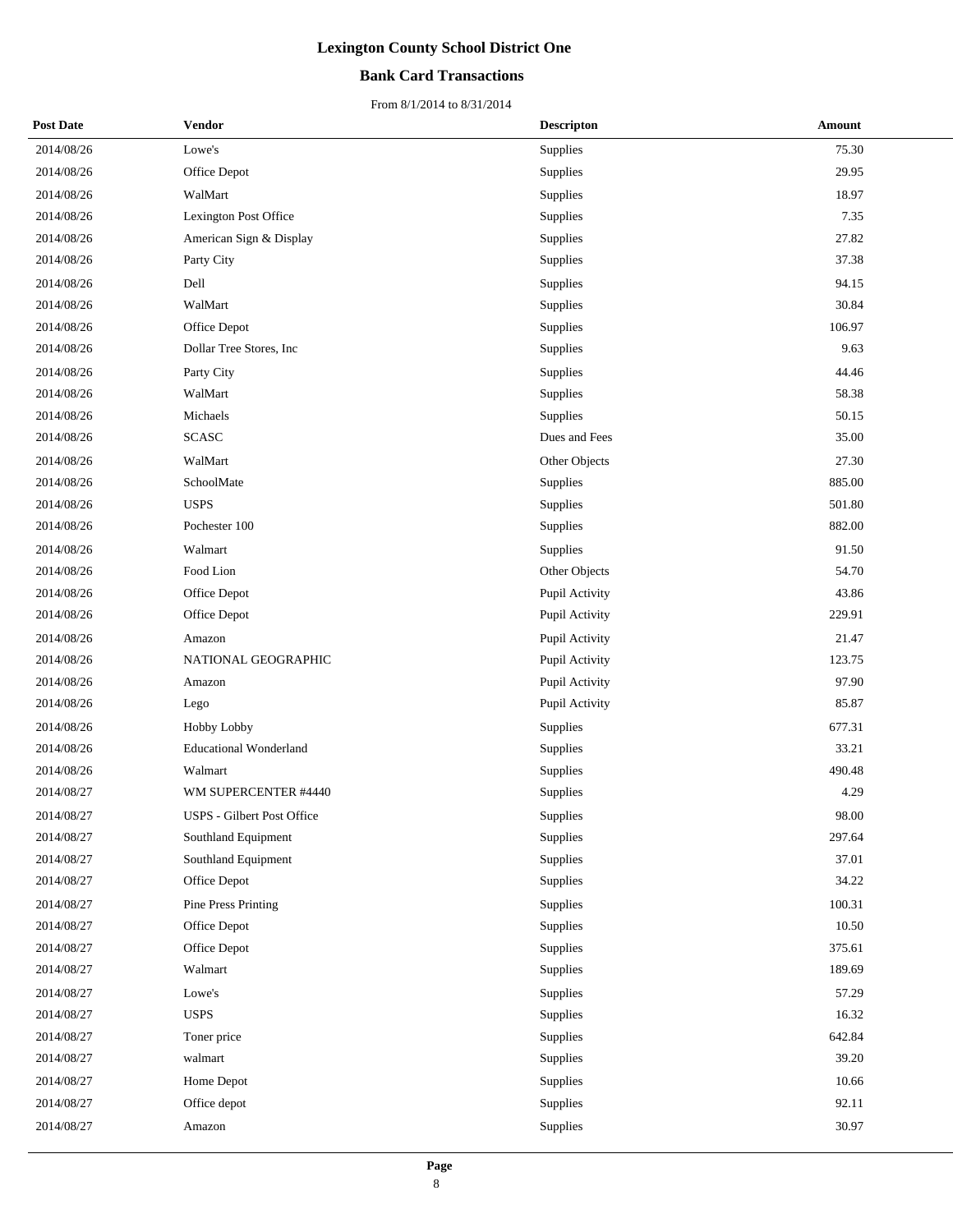## **Bank Card Transactions**

| <b>Post Date</b> | Vendor                         | <b>Descripton</b>   | Amount |
|------------------|--------------------------------|---------------------|--------|
| 2014/08/27       | Walmart                        | Supplies            | 106.29 |
| 2014/08/27       | Walmart.com                    | Supplies            | 122.60 |
| 2014/08/27       | Greenwood Heinemann            | Supplies            | 214.50 |
| 2014/08/27       | EMC/Paradigm publishing        | Supplies            | 148.03 |
| 2014/08/27       | Office Depot                   | Supplies            | 28.34  |
| 2014/08/27       | Office Depot                   | Supplies            | 198.69 |
| 2014/08/27       | <b>B&amp;H</b> Photo           | Supplies            | 189.75 |
| 2014/08/27       | <b>Assisted Living Store</b>   | Supplies            | 308.65 |
| 2014/08/27       | Vitality Medical               | Supplies            | 226.71 |
| 2014/08/27       | <b>UNCA Ext &amp; Distance</b> | Travel              | 35.00  |
| 2014/08/27       | <b>USPS</b>                    | Supplies            | 6.49   |
| 2014/08/27       | Walmart                        | Supplies            | 190.24 |
| 2014/08/27       | Walmart                        | Supplies            | 131.77 |
| 2014/08/27       | Amazon.Com                     | Supplies            | 39.67  |
| 2014/08/27       | Amazon.Com                     | Supplies            | 33.80  |
| 2014/08/27       | Amazon.Com                     | Supplies            | 90.46  |
| 2014/08/27       | Amazon.Com                     | Supplies            | 22.51  |
| 2014/08/27       | Gaylord opryland hotel         | Travel              | 91.77  |
| 2014/08/27       | <b>US Airways</b>              | Travel              | 389.70 |
| 2014/08/27       | US airways                     | Travel              | 389.70 |
| 2014/08/27       | Shell                          | Travel              | 84.00  |
| 2014/08/27       | Enterprise                     | Travel              | 648.16 |
| 2014/08/27       | Shell                          | Travel              | 82.64  |
| 2014/08/27       | Amazon                         | Supplies            | 434.28 |
| 2014/08/27       | <b>SCSBA</b>                   | Travel              | 925.00 |
| 2014/08/27       | <b>SCSBA</b>                   | Travel              | 185.00 |
| 2014/08/27       | Amazon.com                     | Supplies            | 720.80 |
| 2014/08/27       | Walmart (                      | Supplies            | 78.61  |
| 2014/08/27       | <b>SCASA</b>                   | Travel              | 95.00  |
| 2014/08/27       | Amazon.com                     | Supplies            | 51.15  |
| 2014/08/27       | Adobe Systems, Inc.            | Technology Supplies | 19.99  |
| 2014/08/27       | Kmart                          | Supplies            | 21.38  |
| 2014/08/27       | Walmart                        | Supplies            | 64.17  |
| 2014/08/27       | Amazon.com                     | Supplies            | 115.10 |
| 2014/08/27       | Office Depot                   | Supplies            | 201.12 |
| 2014/08/27       | Amazon.com                     | Supplies            | 6.99   |
| 2014/08/27       | Walmart                        | Supplies            | 16.99  |
| 2014/08/27       | Musician Supply                | Supplies            | 43.87  |
| 2014/08/27       | <b>USPS</b>                    | Supplies            | 325.50 |
| 2014/08/27       | Office Depot                   | Supplies            | 51.33  |
| 2014/08/27       | <b>USPS</b>                    | Supplies            | 441.00 |
| 2014/08/27       | $_{\rm USPS}$                  | Supplies            | 343.00 |
| 2014/08/27       | OFFICE DEPOT                   | Supplies            | 67.37  |
| 2014/08/27       | <b>AMAZON</b>                  | Supplies            | 39.76  |
| 2014/08/27       | Pine Press Printing            | Supplies            | 246.14 |
|                  |                                |                     |        |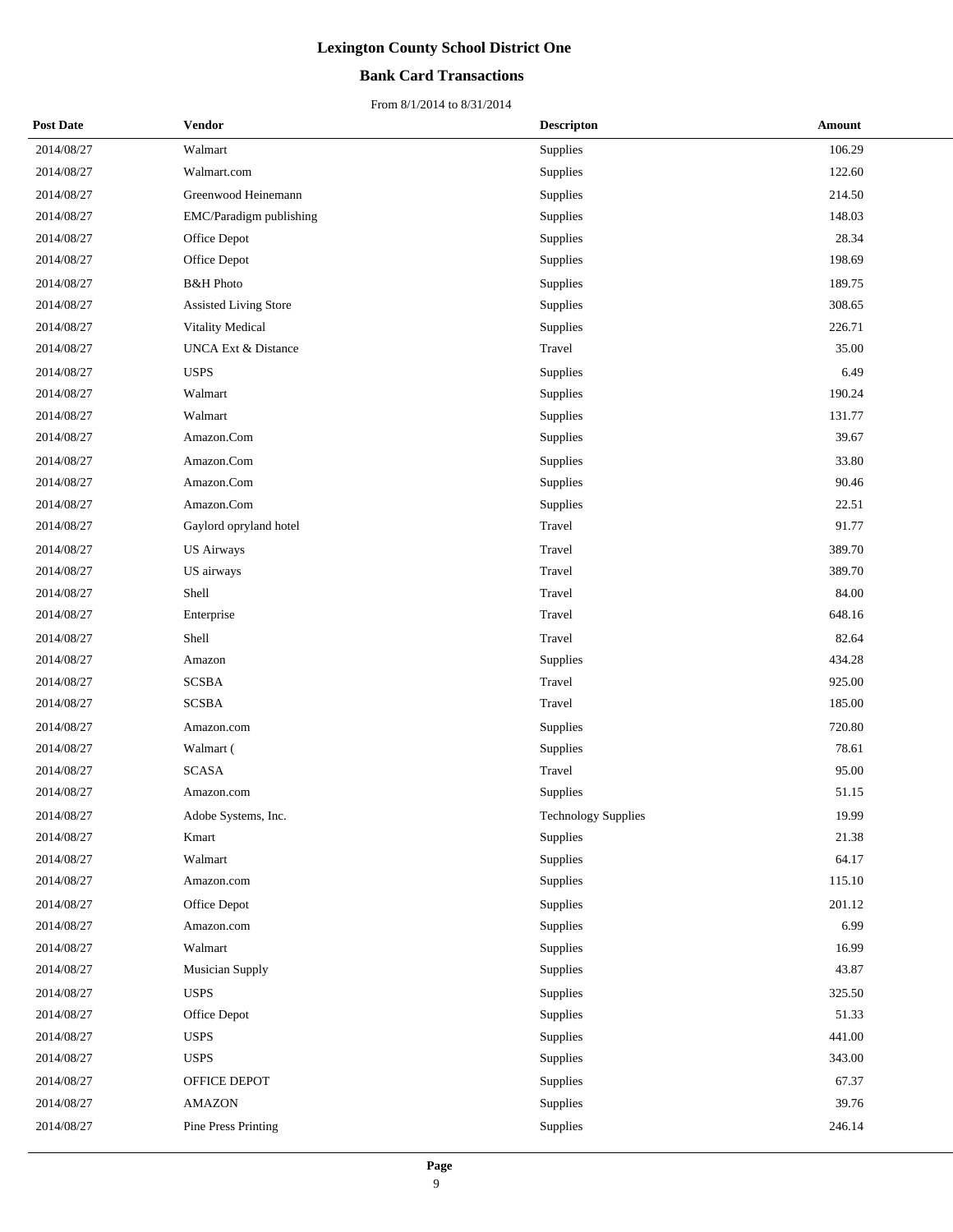## **Bank Card Transactions**

| <b>Post Date</b> | Vendor                      | <b>Descripton</b>   | Amount |
|------------------|-----------------------------|---------------------|--------|
| 2014/08/27       | Office Depot                | Supplies            | 37.20  |
| 2014/08/27       | Office Depot                | Supplies            | 98.40  |
| 2014/08/27       | Alamo Rent A Car            | Travel              | 632.51 |
| 2014/08/27       | RPS Columbia                | Travel              | 48.00  |
| 2014/08/27       | Alamo Rent A Car            | Travel              | 8.75   |
| 2014/08/27       | Amazon                      | Supplies            | 513.24 |
| 2014/08/27       | Radio Shack                 | Supplies-Maintenace | 26.74  |
| 2014/08/27       | Shell Oil                   | Supplies-Maintenace | 78.28  |
| 2014/08/27       | Shell Oil                   | Supplies-Maintenace | 87.79  |
| 2014/08/27       | Shell Oil                   | Supplies-Maintenace | 61.04  |
| 2014/08/27       | Shell Oil                   | Supplies-Maintenace | 79.02  |
| 2014/08/27       | Shell Oil                   | Supplies-Maintenace | 89.22  |
| 2014/08/27       | Shell Oil                   | Supplies-Maintenace | 66.99  |
| 2014/08/27       | Shell Oil                   | Supplies-Maintenace | 54.28  |
| 2014/08/27       | Shell Oil                   | Supplies-Maintenace | 90.08  |
| 2014/08/27       | Shell Oil                   | Supplies-Maintenace | 77.72  |
| 2014/08/27       | Shell Oil                   | Supplies-Maintenace | 83.18  |
| 2014/08/27       | Shell Oil                   | Supplies-Maintenace | 75.09  |
| 2014/08/27       | <b>Tractor Supply</b>       | Supplies-Maintenace | 22.42  |
| 2014/08/27       | <b>United Refrigeration</b> | Supplies-Maintenace | 41.82  |
| 2014/08/27       | Lowe's                      | Supplies-Maintenace | 14.83  |
| 2014/08/27       | Sox Fence                   | Supplies-Maintenace | 29.43  |
| 2014/08/27       | Ferguson                    | Supplies-Maintenace | 11.49  |
| 2014/08/27       | Sabic Polymershapes         | Supplies-Maintenace | 137.42 |
| 2014/08/27       | Lowe's                      | Supplies-Maintenace | 19.27  |
| 2014/08/27       | Lowe's                      | Supplies            | 79.96  |
| 2014/08/27       | Lowe's                      | Supplies            | 93.13  |
| 2014/08/27       | Dollar General              | Supplies            | 53.18  |
| 2014/08/27       | Ed Smith Lumber             | Supplies            | 72.39  |
| 2014/08/27       | Sherwin Williams            | Supplies-Maintenace | 98.75  |
| 2014/08/27       | Lowe's                      | Supplies-Maintenace | 222.61 |
| 2014/08/27       | City Electric               | Supplies-Maintenace | 16.43  |
| 2014/08/27       | Walker Hardware             | Supplies-Maintenace | 10.75  |
| 2014/08/27       | City Electric               | Supplies-Maintenace | 20.08  |
| 2014/08/27       | Cable & Connections         | Supplies-Maintenace | 68.48  |
| 2014/08/27       | Walker Hardware             | Supplies-Maintenace | 4.59   |
| 2014/08/27       | Walker Hardware             | Supplies-Maintenace | 6.15   |
| 2014/08/27       | Home Depot                  | Supplies-Maintenace | 59.79  |
| 2014/08/27       | Ferguson                    | Supplies-Maintenace | 22.63  |
| 2014/08/27       | Walker Hardware             | Supplies-Maintenace | 11.61  |
| 2014/08/27       | City Electric               | Supplies-Maintenace | 27.00  |
| 2014/08/27       | Home Depot                  | Supplies-Maintenace | 280.66 |
| 2014/08/27       | Lowe's                      | Supplies-Maintenace | 20.99  |
| 2014/08/27       | CK Supply                   | Supplies-Maintenace | 284.04 |
| 2014/08/27       | Lowe's                      | Supplies-Maintenace | 22.33  |
|                  |                             |                     |        |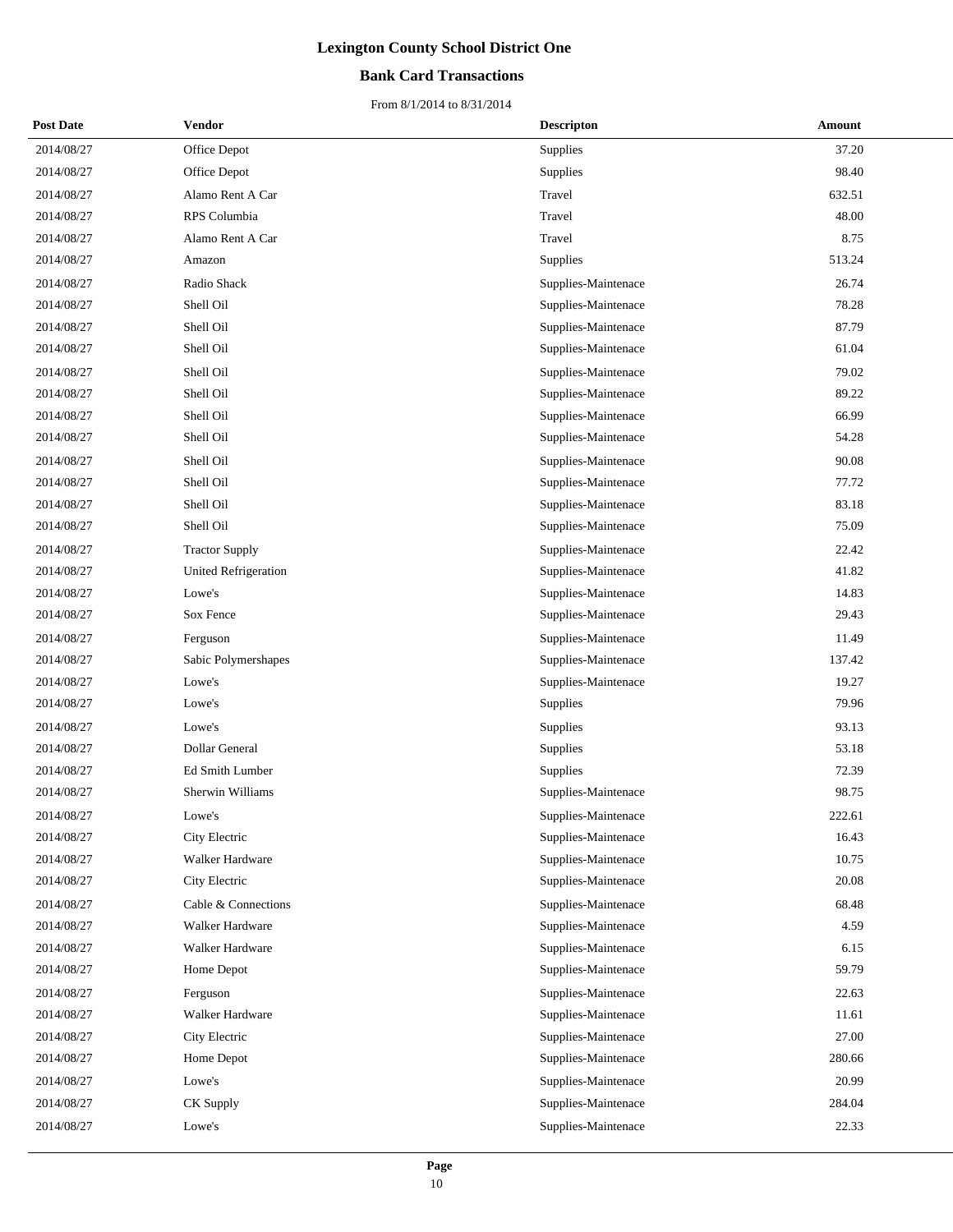## **Bank Card Transactions**

| <b>Post Date</b> | Vendor                    | <b>Descripton</b>   | Amount |
|------------------|---------------------------|---------------------|--------|
| 2014/08/27       | Home Depot                | Supplies-Maintenace | 113.45 |
| 2014/08/27       | Sherwin Williams          | Supplies-Maintenace | 109.74 |
| 2014/08/27       | Lowe's                    | Supplies-Maintenace | 41.43  |
| 2014/08/27       | homedepot                 | Supplies            | 46.91  |
| 2014/08/27       | home depot                | Supplies            | 112.25 |
| 2014/08/27       | Lowes                     | Supplies            | 122.94 |
| 2014/08/27       | Carolina Sodding Service  | Supplies            | 479.40 |
| 2014/08/27       | home depot                | Supplies            | 3.99   |
| 2014/08/27       | tractor supply            | Supplies            | 16.04  |
| 2014/08/27       | Hess                      | Supplies            | 54.78  |
| 2014/08/27       | <b>EXXON MOBIL</b>        | Supplies            | 48.56  |
| 2014/08/27       | Sherwin Williams          | Supplies-Maintenace | 264.16 |
| 2014/08/27       | Sherwin Williams          | Supplies-Maintenace | 382.53 |
| 2014/08/27       | Sherwin Williams          | Supplies-Maintenace | 85.64  |
| 2014/08/27       | Home Depot                | Supplies-Maintenace | 14.23  |
| 2014/08/27       | Lowe's                    | Supplies-Maintenace | 19.15  |
| 2014/08/27       | WP Law                    | Supplies-Maintenace | 101.67 |
| 2014/08/27       | Sherwin Williams          | Supplies-Maintenace | 115.13 |
| 2014/08/27       | Ferguson                  | Supplies-Maintenace | 28.38  |
| 2014/08/27       | <b>Consolidated Pipe</b>  | Supplies-Maintenace | 122.39 |
| 2014/08/27       | Ed Smith                  | Supplies-Maintenace | 13.67  |
| 2014/08/27       | Palmetto Winnelson        | Supplies-Maintenace | 45.58  |
| 2014/08/27       | Ferguson                  | Supplies-Maintenace | 87.33  |
| 2014/08/27       | Amazon                    | Supplies-Maintenace | 306.90 |
| 2014/08/27       | Ferguson                  | Supplies-Maintenace | 31.06  |
| 2014/08/27       | Palmetto Winnelson        | Supplies-Maintenace | 34.00  |
| 2014/08/27       | Amazon                    | Supplies-Maintenace | 51.15  |
| 2014/08/27       | Ferguson                  | Supplies-Maintenace | 22.10  |
| 2014/08/27       | Prices                    | Supplies-Maintenace | 33.71  |
| 2014/08/27       | Ed Smith Lumber           | Supplies-Maintenace | 60.71  |
| 2014/08/27       | Ferguson                  | Supplies-Maintenace | 11.48  |
| 2014/08/27       | Palmetto Winnelson        | Supplies-Maintenace | 3.03   |
| 2014/08/27       | Sherwin Williams          | Supplies-Maintenace | 85.64  |
| 2014/08/27       | <b>Baker Distributing</b> | Supplies-Maintenace | 44.55  |
| 2014/08/27       | Gateway                   | Supplies-Maintenace | 167.71 |
| 2014/08/27       | Gateway Supply            | Supplies-Maintenace | 44.74  |
| 2014/08/27       | Lowe's                    | Supplies-Maintenace | 100.23 |
| 2014/08/27       | Lowe's                    | Supplies-Maintenace | 5.14   |
| 2014/08/27       | Independant Water Works   | Supplies-Maintenace | 190.06 |
| 2014/08/27       | Ed Smith Lumber           | Supplies-Maintenace | 24.24  |
| 2014/08/27       | Lowe's                    | Supplies-Maintenace | 14.00  |
| 2014/08/27       | Palmetto Winnelson        | Supplies-Maintenace | 40.22  |
| 2014/08/27       | Sherwin Williams          | Supplies-Maintenace | 361.30 |
| 2014/08/27       | LOWES #01066              | Supplies            | 16.02  |
| 2014/08/27       | THE HOME DEPOT #1106      | Supplies            | 12.77  |
|                  |                           |                     |        |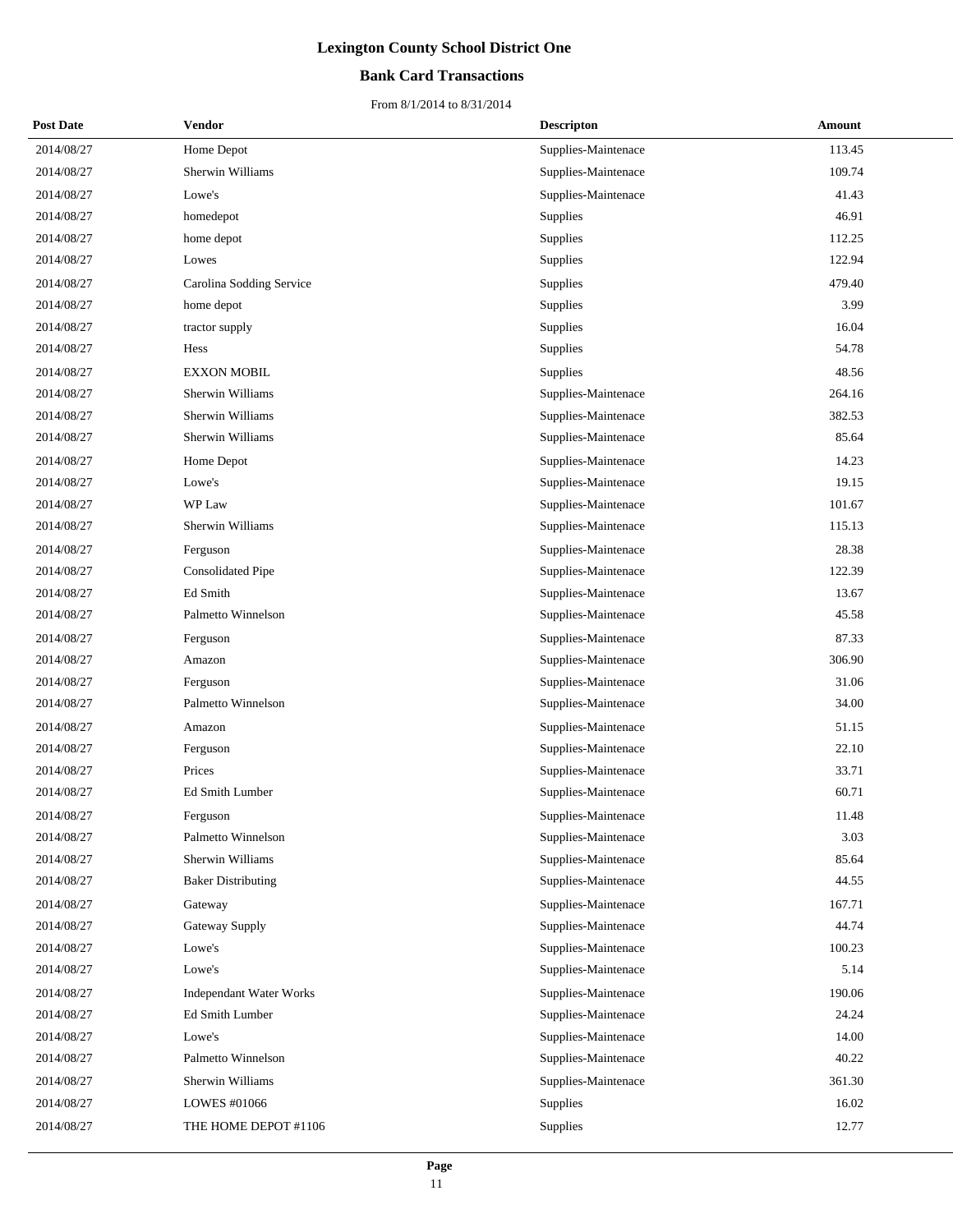## **Bank Card Transactions**

| <b>Post Date</b> | <b>Vendor</b>           | <b>Descripton</b>   | Amount   |
|------------------|-------------------------|---------------------|----------|
| 2014/08/27       | SHELL OIL 57542561105   | Supplies            | 64.98    |
| 2014/08/27       | THE HOME DEPOT #1106    | Supplies            | 21.86    |
| 2014/08/27       | Derricks Service Center | Supplies            | 39.19    |
| 2014/08/27       | Wal-Mart                | Supplies            | 21.34    |
| 2014/08/27       | Ed Smith Lumber         | Supplies            | 19.69    |
| 2014/08/27       | ED Smith Lumber         | Supplies            | 5.51     |
| 2014/08/27       | Ed Smith Lumber         | Supplies            | 36.68    |
| 2014/08/27       | Derricks Service Center | Supplies            | 42.50    |
| 2014/08/27       | Derricks Service Center | Supplies            | 54.75    |
| 2014/08/27       | <b>Tractor Supply</b>   | Supplies            | 171.19   |
| 2014/08/27       | Ed Smith Lumber         | Supplies            | 76.40    |
| 2014/08/27       | Lowe's                  | Supplies-Maintenace | 43.78    |
| 2014/08/27       | Lowe's                  | Supplies-Maintenace | 94.50    |
| 2014/08/27       | Lowes                   | <b>Supplies</b>     | 138.18   |
| 2014/08/27       | Lowe's                  | Supplies-Maintenace | 62.54    |
| 2014/08/27       | Lowe's                  | Supplies-Maintenace | 18.44    |
| 2014/08/27       | Exxonmobile             | Supplies            | 48.79    |
| 2014/08/27       | Lowe's                  | Supplies            | 61.67    |
| 2014/08/27       | Walmart                 | Supplies            | 64.01    |
| 2014/08/27       | WalMart                 | Supplies            | 36.13    |
| 2014/08/27       | Lowe's                  | Supplies            | 6.25     |
| 2014/08/27       | Lowe's                  | Supplies            | 16.52    |
| 2014/08/27       | Murphy Express          | Supplies            | 75.00    |
| 2014/08/27       | Murphy Express          | Supplies            | 63.67    |
| 2014/08/27       | Sparrow & Kennedy       | Supplies            | 142.17   |
| 2014/08/27       | Lowe's                  | Supplies            | 52.56    |
| 2014/08/27       | Smith turf & irrigation | Supplies            | 52.79    |
| 2014/08/27       | <b>JanPak</b>           | Supplies            | 373.85   |
| 2014/08/27       | Murphy Express          | Supplies            | 75.00    |
| 2014/08/27       | <b>Murphy Express</b>   | Supplies            | 75.00    |
| 2014/08/27       | Lowe's                  | Supplies            | 57.54    |
| 2014/08/27       | Lowe's                  | Supplies            | $-52.56$ |
| 2014/08/27       | Todd and Moore          | Supplies            | 22.65    |
| 2014/08/27       | Lowe's                  | Supplies            | 50.20    |
| 2014/08/27       | Murphy Express          | Supplies            | 11.49    |
| 2014/08/27       | The Home Depot          | Supplies            | 135.12   |
| 2014/08/27       | <b>Tractor Supply</b>   | Supplies            | 96.28    |
| 2014/08/27       | WP Law                  | Supplies-Maintenace | 197.27   |
| 2014/08/27       | WP Law                  | Supplies-Maintenace | 15.09    |
| 2014/08/27       | WP Law                  | Supplies-Maintenace | 40.11    |
| 2014/08/27       | WW Grainger             | Supplies-Maintenace | 121.23   |
| 2014/08/27       | Resources for Reading   | Supplies            | 142.45   |
| 2014/08/27       | <b>B&amp;H</b> Photo    | Supplies            | 175.50   |
| 2014/08/27       | Teachers Pay Teachers   | Pupil Activity      | 55.79    |
| 2014/08/27       | Amazon.com              | Pupil Activity      | 57.80    |
|                  |                         |                     |          |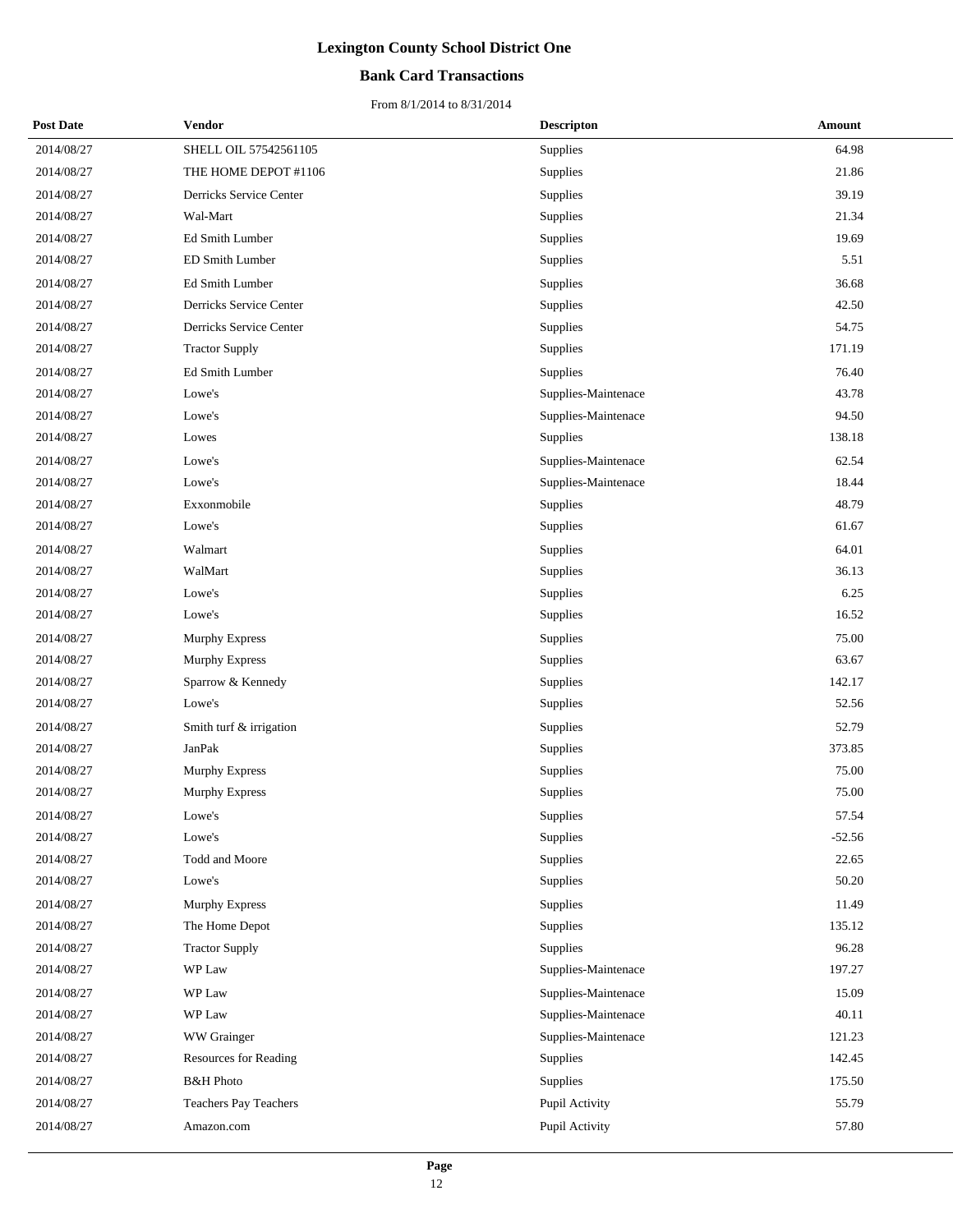## **Bank Card Transactions**

| <b>Post Date</b> | Vendor                    | <b>Descripton</b> | Amount |
|------------------|---------------------------|-------------------|--------|
| 2014/08/27       | USPS 45500000729800364    | Pupil Activity    | 147.00 |
| 2014/08/27       | Amazon                    | Pupil Activity    | 61.84  |
| 2014/08/27       | Amazon                    | Pupil Activity    | 59.80  |
| 2014/08/27       | Pilot                     | Pupil Activity    | 44.00  |
| 2014/08/27       | Comporium                 | Pupil Activity    | 213.99 |
| 2014/08/27       | AT&T                      | Pupil Activity    | 64.20  |
| 2014/08/27       | Priceline                 | Pupil Activity    | 136.90 |
| 2014/08/27       | Neff Company              | Pupil Activity    | 158.52 |
| 2014/08/27       | Dick's sporting goods     | Pupil Activity    | 151.19 |
| 2014/08/27       | <b>Tractor Supply</b>     | Pupil Activity    | 111.25 |
| 2014/08/27       | The Home Depot            | Pupil Activity    | 107.99 |
| 2014/08/27       | Dick's sporting goods     | Pupil Activity    | 167.38 |
| 2014/08/27       | WM supercenter            | Pupil Activity    | 79.44  |
| 2014/08/27       | Lowe's                    | Pupil Activity    | 258.33 |
| 2014/08/27       | A-Z Lawnmower Parts       | Pupil Activity    | 36.62  |
| 2014/08/27       | <b>CVS</b>                | Pupil Activity    | 9.36   |
| 2014/08/27       | Town and Country          | Pupil Activity    | 64.00  |
| 2014/08/27       | Hardee's                  | Pupil Activity    | 27.37  |
| 2014/08/27       | Town and Country          | Pupil Activity    | 40.00  |
| 2014/08/27       | Hardee's                  | Pupil Activity    | 47.59  |
| 2014/08/27       | Publix                    | Pupil Activity    | 8.68   |
| 2014/08/27       | <b>EARTEC/PORTA PHONE</b> | Pupil Activity    | 449.00 |
| 2014/08/27       | Michael's                 | Pupil Activity    | 55.58  |
| 2014/08/27       | Michael's                 | Pupil Activity    | 76.97  |
| 2014/08/27       | Print Gear                | Pupil Activity    | 294.25 |
| 2014/08/27       | <b>Murphy Express</b>     | Pupil Activity    | 171.01 |
| 2014/08/27       | Walmart                   | Pupil Activity    | 179.05 |
| 2014/08/27       | Papa John's               | Pupil Activity    | 128.10 |
| 2014/08/27       | Tennis Warehouse          | Pupil Activity    | 874.39 |
| 2014/08/27       | <b>Total Tennis</b>       | Pupil Activity    | 73.18  |
| 2014/08/27       | Medi Massager             | Pupil Activity    | 209.00 |
| 2014/08/27       | Signarama                 | Pupil Activity    | 176.55 |
| 2014/08/28       | Office Depot              | Supplies          | 67.78  |
| 2014/08/28       | Walmart                   | Supplies          | 56.68  |
| 2014/08/28       | Office Depot              | Supplies          | 33.46  |
| 2014/08/28       | Really Good Stuff         | Supplies          | 90.93  |
| 2014/08/28       | Really Good Stuff         | Supplies          | 73.35  |
| 2014/08/28       | Office Depot              | Supplies          | 206.23 |
| 2014/08/28       | <b>Barnes and Noble</b>   | Supplies          | 33.20  |
| 2014/08/28       | Dollar General            | Supplies          | 18.19  |
| 2014/08/28       | Office Depot              | Supplies          | 34.73  |
| 2014/08/28       | Oriental Trading          | Supplies          | 83.72  |
| 2014/08/28       | Walmart                   | Supplies          | 67.38  |
| 2014/08/28       | Walmart                   | Supplies          | 56.60  |
| 2014/08/28       | Walmart                   | Supplies          | 846.69 |
|                  |                           |                   |        |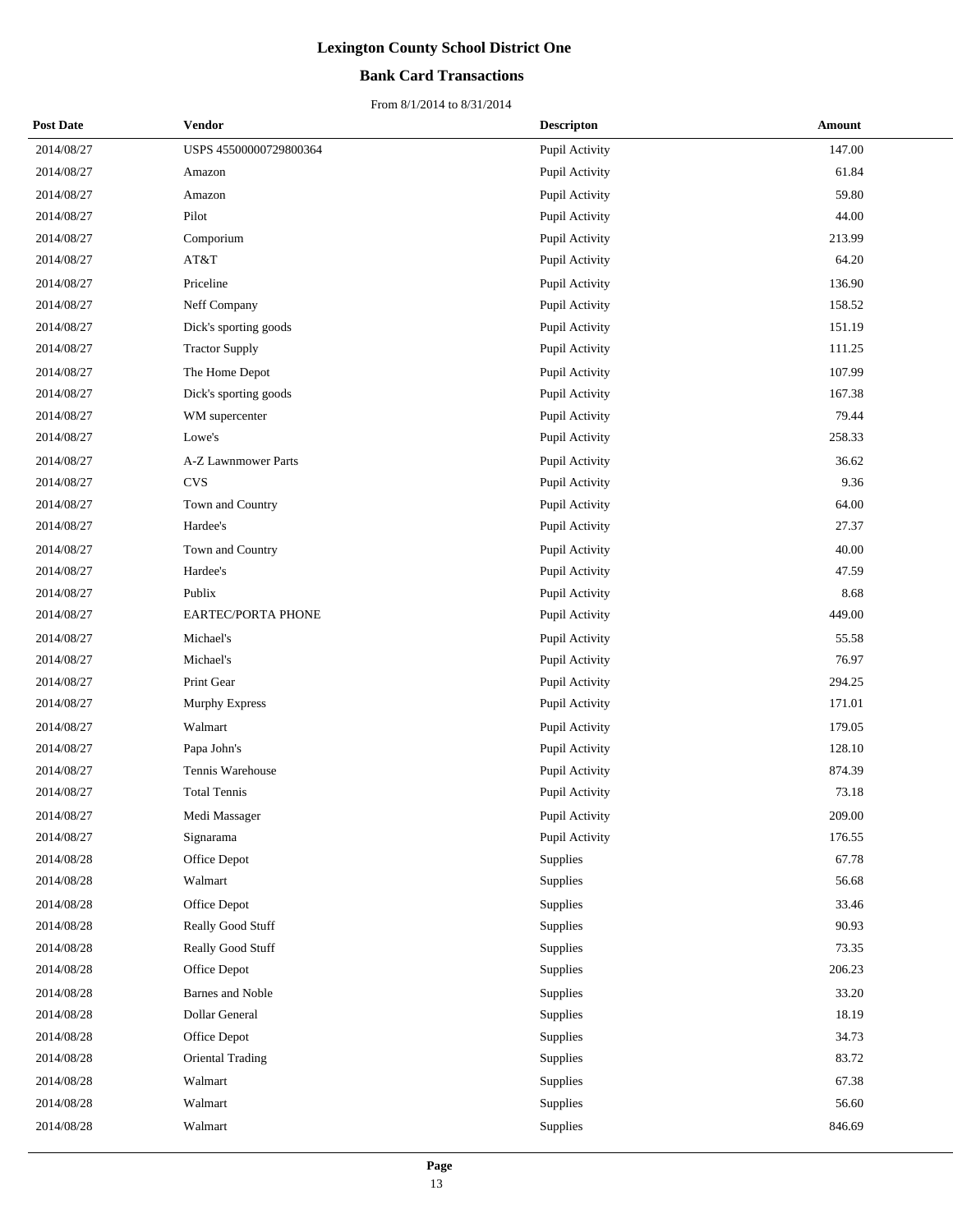## **Bank Card Transactions**

| <b>Post Date</b> | Vendor                          | <b>Descripton</b>    | Amount   |
|------------------|---------------------------------|----------------------|----------|
| 2014/08/28       | Dollar Tree                     | Supplies             | 33.17    |
| 2014/08/28       | <b>USPS</b>                     | Supplies             | 21.00    |
| 2014/08/28       | Amazon                          | Supplies             | 253.40   |
| 2014/08/28       | <b>Homewood Suites</b>          | Travel               | 549.57   |
| 2014/08/28       | Office Depot                    | Supplies             | 35.30    |
| 2014/08/28       | Office Depot                    | Supplies             | 94.92    |
| 2014/08/28       | 365-Safety Supplies             | Supplies             | 14.82    |
| 2014/08/28       | Hobby Lobby                     | Supplies             | 206.44   |
| 2014/08/28       | 365-Safety Supplies             | Supplies             | 35.18    |
| 2014/08/28       | Lowe's                          | Supplies             | 70.46    |
| 2014/08/28       | Cables and Connections          | Supplies             | 29.94    |
| 2014/08/28       | <b>Custom Creative Plastics</b> | Supplies             | 196.90   |
| 2014/08/28       | Office Depot                    | Supplies             | 214.95   |
| 2014/08/28       | Office Depot                    | Printing and Binding | 250.38   |
| 2014/08/28       | Office Depot                    | Supplies             | 144.02   |
| 2014/08/28       | Pine Press Printing             | Supplies             | 112.35   |
| 2014/08/28       | J.W. Pepper                     | Supplies             | 324.99   |
| 2014/08/28       | Presentation Systems South, In  | Supplies             | 816.01   |
| 2014/08/28       | <b>Pitney Bowes</b>             | Supplies             | 252.84   |
| 2014/08/28       | MBM Corp.                       | Supplies             | 66.75    |
| 2014/08/28       | MBM Corp.                       | Supplies             | 4.67     |
| 2014/08/28       | <b>VALUE HOBBY</b>              | Supplies             | 285.14   |
| 2014/08/28       | EQUIPATRON.COM                  | Supplies             | 1,051.10 |
| 2014/08/28       | <b>EXXON MOBIL</b>              | Supplies             | 61.69    |
| 2014/08/28       | <b>LOWES</b>                    | Supplies             | 113.82   |
| 2014/08/28       | <b>EXXON MOBIL</b>              | Supplies             | 48.00    |
| 2014/08/28       | <b>LOWES</b>                    | Supplies             | 208.21   |
| 2014/08/28       | Int. Baccalaureate Org. Store   | Supplies             | 100.78   |
| 2014/08/28       | Int. Baccalaureate Org. Store   | Supplies             | 3.02     |
| 2014/08/28       | Walmart                         | Supplies             | 175.88   |
| 2014/08/28       | Office Depot Partial            | Supplies             | 72.52    |
| 2014/08/28       | Walmart                         | Supplies             | 46.70    |
| 2014/08/28       | School Health                   | Supplies             | 196.82   |
| 2014/08/28       | Wal-Mart                        | Supplies             | 97.27    |
| 2014/08/28       | Office Depot Balance            | Supplies             | 243.15   |
| 2014/08/28       | ACT                             | Travel               | 300.00   |
| 2014/08/28       | <b>SAS SESUG</b>                | Travel               | 150.00   |
| 2014/08/28       | Amazon                          | Supplies             | 23.70    |
| 2014/08/28       | Office Depot                    | Supplies             | 15.90    |
| 2014/08/28       | <b>Solution Tree</b>            | Supplies             | 47.90    |
| 2014/08/28       | The Gallery collection          | Supplies             | 157.69   |
| 2014/08/28       | Amazon                          | Supplies             | 24.34    |
| 2014/08/28       | Amazon                          | Supplies             | 546.00   |
| 2014/08/28       | Amazon                          | Supplies             | 36.04    |
| 2014/08/28       | <b>Ultimate Office</b>          | Supplies             | 326.04   |
|                  |                                 |                      |          |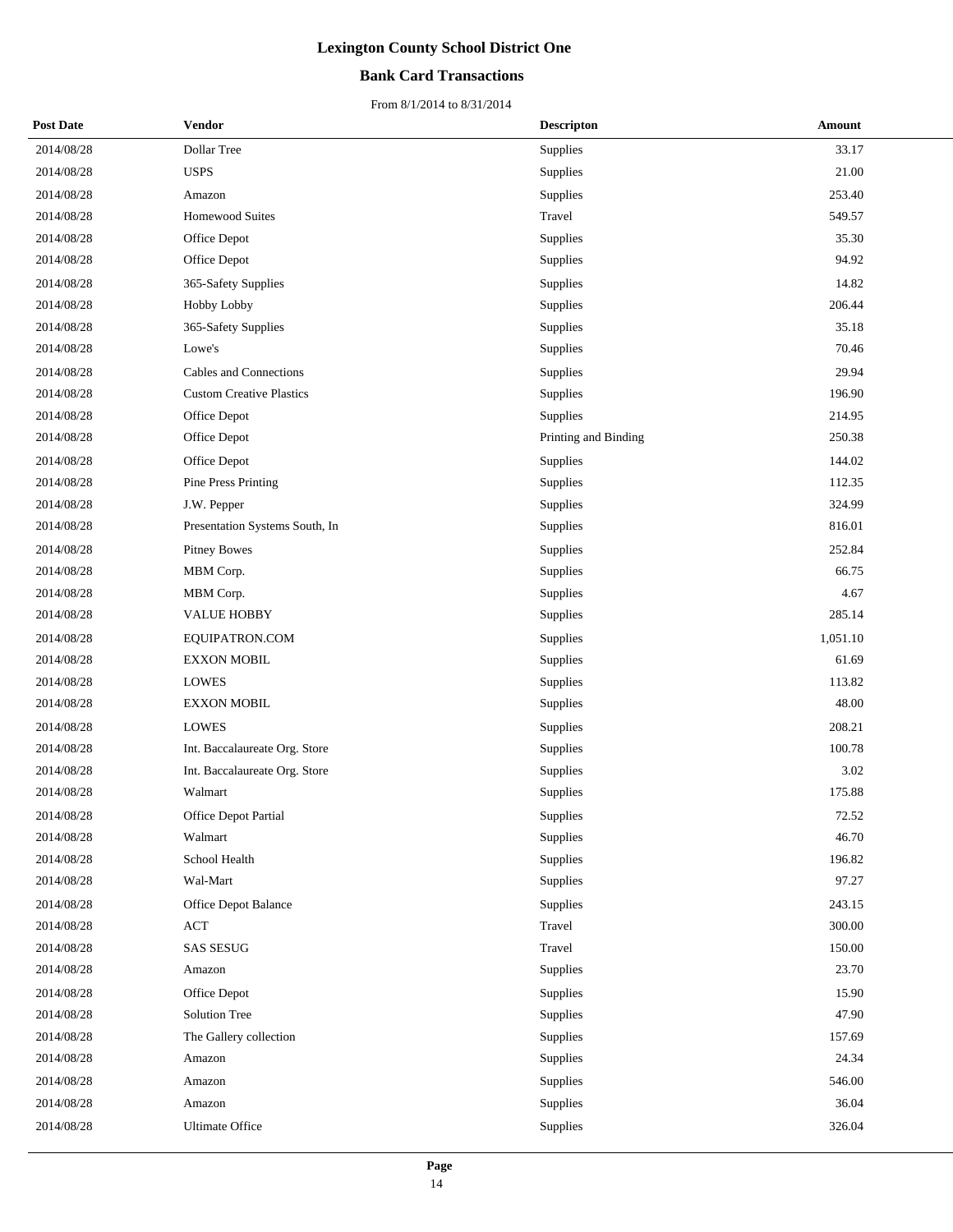## **Bank Card Transactions**

| <b>Post Date</b> | <b>Vendor</b>                  | <b>Descripton</b>       | Amount |
|------------------|--------------------------------|-------------------------|--------|
| 2014/08/28       | Amazon                         | Supplies                | 39.47  |
| 2014/08/28       | Carolina Pottery               | Supplies                | 176.46 |
| 2014/08/28       | Best Buy                       | Supplies                | 85.58  |
| 2014/08/28       | Walmart                        | Supplies                | 38.26  |
| 2014/08/28       | <b>AED Superstore</b>          | Supplies                | 53.39  |
| 2014/08/28       | Wal Mart                       | Supplies                | 104.84 |
| 2014/08/28       | Ross's                         | Supplies                | 32.08  |
| 2014/08/28       | Wal Mart                       | Supplies                | 50.87  |
| 2014/08/28       | Office Depot                   | Supplies                | 116.57 |
| 2014/08/28       | Office Depot                   | Supplies                | 58.30  |
| 2014/08/28       | LR Hook                        | Repairs and Maintenance | 40.70  |
| 2014/08/28       | Pee Wee's Towing               | Repairs and Maintenance | 65.00  |
| 2014/08/28       | Enlows                         | Supplies-Maintenace     | 114.62 |
| 2014/08/28       | CarQuest                       | Supplies-Maintenace     | 48.91  |
| 2014/08/28       | Murphy express                 | Supplies-Maintenace     | 53.82  |
| 2014/08/28       | CarQuest                       | Supplies-Maintenace     | 56.45  |
| 2014/08/28       | <b>Tractor Supply</b>          | Supplies-Maintenace     | 32.90  |
| 2014/08/28       | CarQuest                       | Supplies-Maintenace     | 53.49  |
| 2014/08/28       | Jim Hudson Ford                | Supplies-Maintenace     | 158.60 |
| 2014/08/28       | A-Z Lawnmower                  | Supplies-Maintenace     | 39.64  |
| 2014/08/28       | A-Z lawnmower                  | Supplies-Maintenace     | 37.88  |
| 2014/08/28       | Lowe's                         | Supplies                | 137.39 |
| 2014/08/28       | Lowe's                         | Supplies                | 114.49 |
| 2014/08/28       | Pitt Stop                      | Supplies                | 40.00  |
| 2014/08/28       | <b>Tractor Supply</b>          | Supplies                | 70.06  |
| 2014/08/28       | Pitt Stop                      | Supplies                | 89.13  |
| 2014/08/28       | Lowe's                         | Supplies                | 25.64  |
| 2014/08/28       | A-Z Lawnmower Parts            | Supplies                | 163.07 |
| 2014/08/28       | Town & Country                 | Supplies                | 142.00 |
| 2014/08/28       | Smith & Jones Janitorial Suppl | Supplies                | 61.12  |
| 2014/08/28       | Lowe's                         | Supplies                | 74.87  |
| 2014/08/28       | Sweetwater                     | Supplies-Maintenace     | 159.98 |
| 2014/08/28       | Display Warehouse              | Supplies-Maintenace     | 633.30 |
| 2014/08/28       | Lowe's                         | Supplies-Maintenace     | 13.62  |
| 2014/08/28       | Sparrow & Kennedy              | Supplies-Maintenace     | 108.69 |
| 2014/08/28       | Parking Sign                   | Supplies-Maintenace     | 35.45  |
| 2014/08/28       | A-Z Lawnmower                  | Supplies-Maintenace     | 74.42  |
| 2014/08/28       | LR Hook Tire                   | Supplies-Maintenace     | 72.67  |
| 2014/08/28       | Display Warehouse              | Supplies-Maintenace     | 173.77 |
| 2014/08/28       | Lowes                          | Supplies-Maintenace     | 8.69   |
| 2014/08/28       | Display Warehouse              | Supplies-Maintenace     | 476.63 |
| 2014/08/28       | A-Z Lawnmower                  | Supplies-Maintenace     | 47.73  |
| 2014/08/28       | Lowes                          | Supplies-Maintenace     | 24.51  |
| 2014/08/28       | <b>Batteries Plus</b>          | Supplies-Maintenace     | 29.44  |
| 2014/08/28       | Town & Country                 | Supplies-Maintenace     | 139.28 |
|                  |                                |                         |        |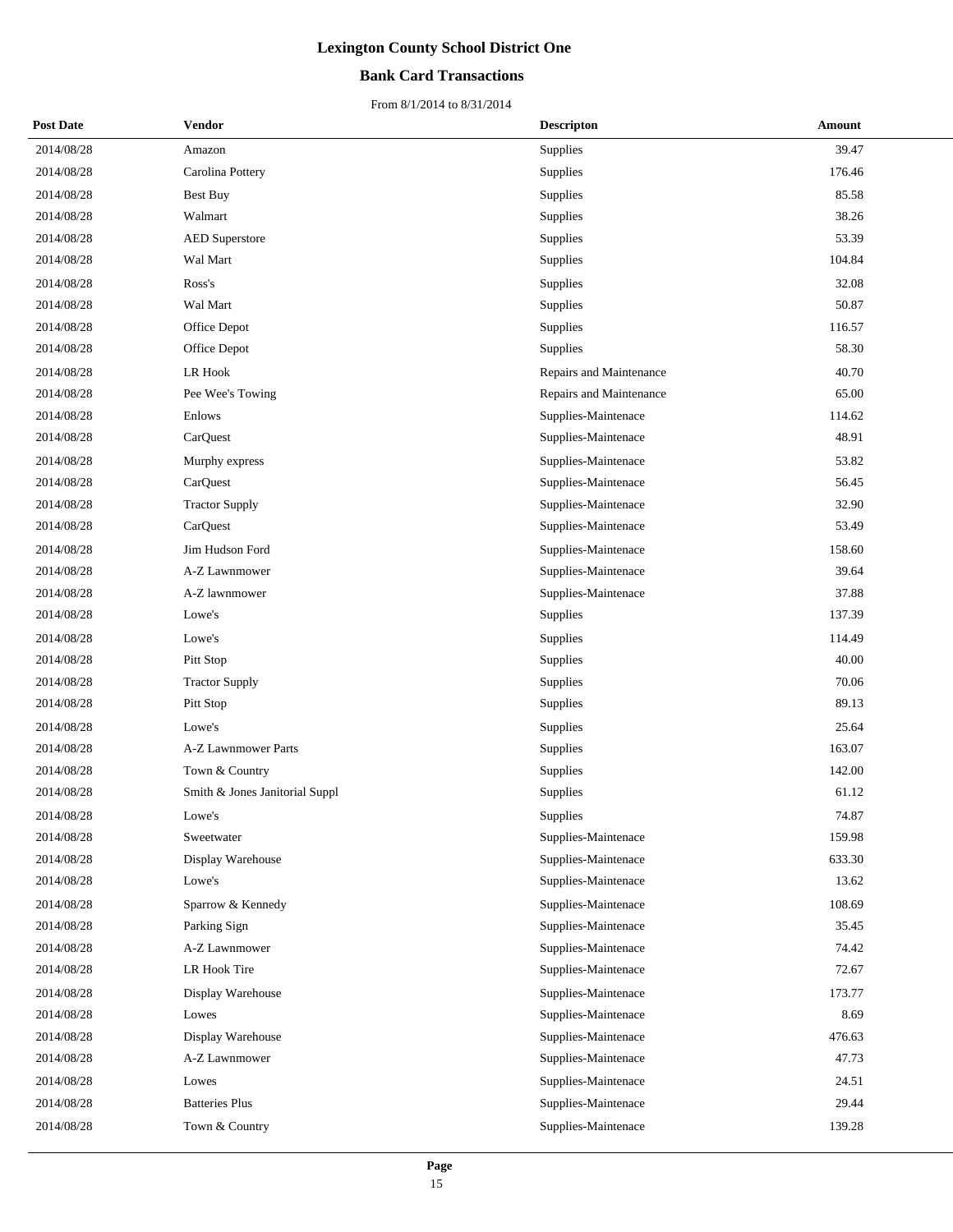## **Bank Card Transactions**

| <b>Post Date</b> | Vendor                       | <b>Descripton</b>   | Amount    |
|------------------|------------------------------|---------------------|-----------|
| 2014/08/28       | A-Z Lawnmower                | Supplies-Maintenace | $-57.74$  |
| 2014/08/28       | A-Z Lawnmower                | Supplies-Maintenace | 44.73     |
| 2014/08/28       | A-Z Lawnmower                | Supplies-Maintenace | 15.86     |
| 2014/08/28       | A-Z Lawnmower                | Supplies-Maintenace | 107.77    |
| 2014/08/28       | Shumpert's Food Mart         | Supplies            | 20.00     |
| 2014/08/28       | Walker Hardware              | Supplies            | 4.69      |
| 2014/08/28       | Shumpert's Food Mart         | Supplies            | 46.00     |
| 2014/08/28       | <b>Tractor Supply</b>        | Supplies-Maintenace | 46.06     |
| 2014/08/28       | Enlows                       | Supplies-Maintenace | 54.73     |
| 2014/08/28       | Thompson Grand Rental        | Rentals             | 89.88     |
| 2014/08/28       | Grahl Electric               | Supplies            | 137.86    |
| 2014/08/28       | A-Z Lawnmower                | Supplies-Maintenace | 24.57     |
| 2014/08/28       | City Electric                | Supplies-Maintenace | 56.34     |
| 2014/08/28       | Lowe's                       | Supplies-Maintenace | 41.43     |
| 2014/08/28       | Grahl Electric               | Supplies-Maintenace | 186.11    |
| 2014/08/28       | Lowe's                       | Supplies-Maintenace | 57.78     |
| 2014/08/28       | Lowe's                       | Supplies-Maintenace | 28.89     |
| 2014/08/28       | Sparrow & Kennedy            | Supplies-Maintenace | 66.78     |
| 2014/08/28       | Shell Oil                    | Supplies            | 68.80     |
| 2014/08/28       | City Electric                | Supplies-Maintenace | 18.19     |
| 2014/08/28       | Three Fountains Ace Hardware | Supplies            | 29.94     |
| 2014/08/28       | Lowe's                       | Supplies            | 59.10     |
| 2014/08/28       | A-Z Lawnmower                | Supplies-Maintenace | 106.47    |
| 2014/08/28       | Enlows                       | Supplies-Maintenace | 91.20     |
| 2014/08/28       | AutoZone                     | Supplies-Maintenace | 103.04    |
| 2014/08/28       | A-Z Lawnmower                | Supplies-Maintenace | 97.17     |
| 2014/08/28       | A-Z Lawnmower                | Supplies-Maintenace | 52.77     |
| 2014/08/28       | A-Z Lawnmower                | Supplies-Maintenace | 165.21    |
| 2014/08/28       | LR Hook Tire                 | Supplies-Maintenace | 126.21    |
| 2014/08/28       | Enlows                       | Supplies-Maintenace | 62.74     |
| 2014/08/28       | AutoZone                     | Supplies-Maintenace | 116.91    |
| 2014/08/28       | Enlows                       | Supplies-Maintenace | 56.43     |
| 2014/08/28       | Atlas Outdoors               | Supplies-Maintenace | 37.05     |
| 2014/08/28       | Wenger                       | Supplies            | 154.08    |
| 2014/08/28       | Harbor Freight Tools         | Supplies            | 181.89    |
| 2014/08/28       | Walmart                      | Supplies            | $-102.46$ |
| 2014/08/28       | <b>Murphy Express</b>        | Supplies            | 73.00     |
| 2014/08/28       | Lowes                        | Supplies            | 39.27     |
| 2014/08/28       | Lowes                        | Supplies            | 48.50     |
| 2014/08/28       | Walmart                      | Supplies            | 162.40    |
| 2014/08/28       | A-Z lawnmower                | Supplies-Maintenace | 30.60     |
| 2014/08/28       | V&O Tire                     | Supplies-Maintenace | 12.36     |
| 2014/08/28       | Sparrow & Kennedy Tractor    | Supplies            | 61.26     |
| 2014/08/28       | Murphy Express               | Supplies            | 32.40     |
| 2014/08/28       | <b>Murphy Express</b>        | Supplies            | 16.24     |
|                  |                              |                     |           |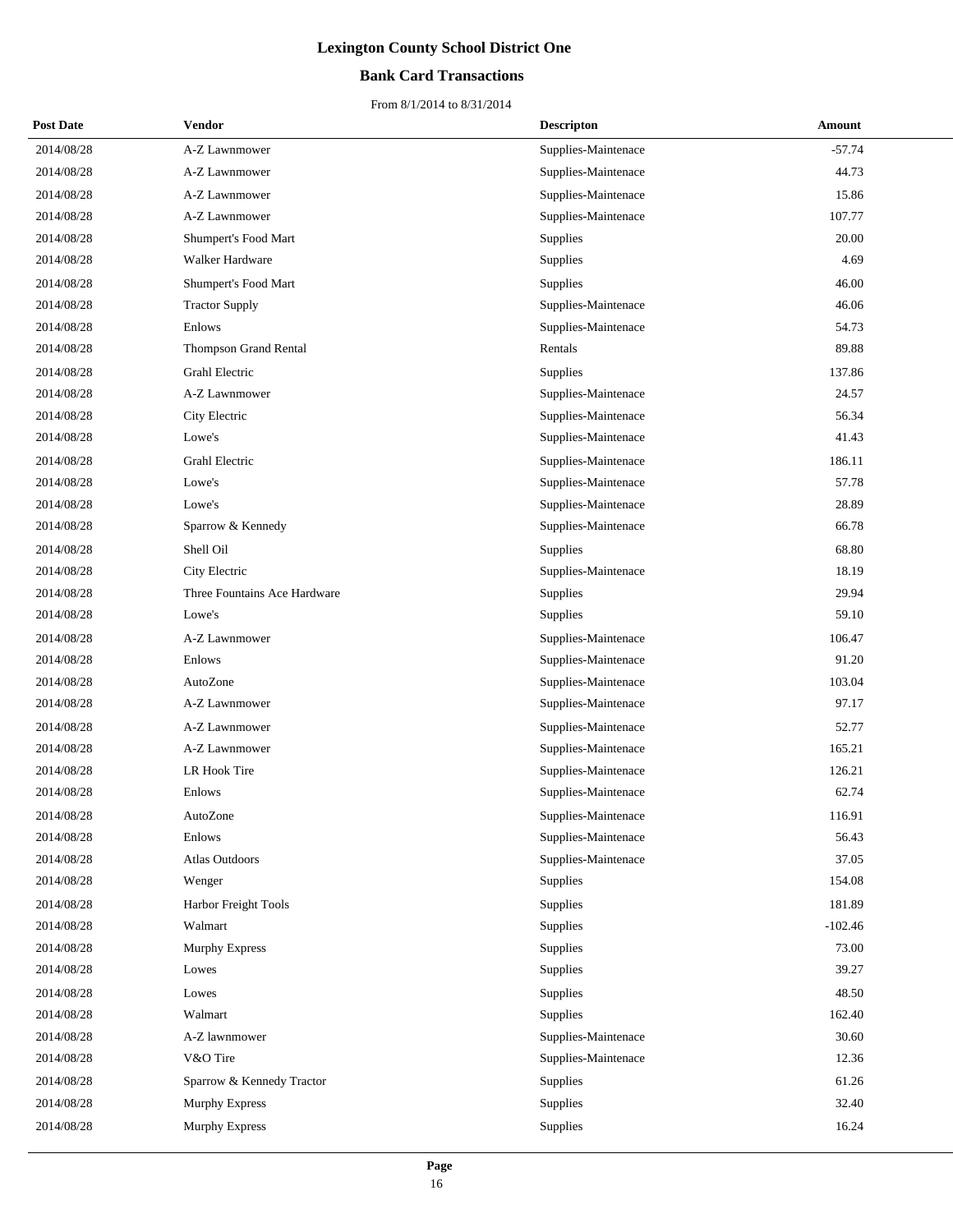## **Bank Card Transactions**

| <b>Post Date</b> | Vendor                         | <b>Descripton</b>       | Amount   |
|------------------|--------------------------------|-------------------------|----------|
| 2014/08/28       | Replacement Parts.com          | Supplies                | 9.65     |
| 2014/08/28       | Lowe's                         | Supplies                | 9.74     |
| 2014/08/28       | <b>Murphy Express</b>          | Supplies                | 31.56    |
| 2014/08/28       | Lowe's                         | Supplies                | 63.06    |
| 2014/08/28       | <b>Murphy Express</b>          | Supplies                | 15.76    |
| 2014/08/28       | A-Z Lawnmower                  | Supplies-Maintenace     | 58.49    |
| 2014/08/28       | Sparrow & Kennedy              | Repairs and Maintenance | 84.24    |
| 2014/08/28       | City Electric                  | Supplies-Maintenace     | 82.00    |
| 2014/08/28       | Enlows                         | Supplies-Maintenace     | 156.37   |
| 2014/08/28       | <b>Resources for Educators</b> | Supplies                | 214.00   |
| 2014/08/28       | Walmart                        | Supplies                | 18.21    |
| 2014/08/28       | Walmart                        | Supplies                | 146.80   |
| 2014/08/28       | Food Lion                      | Supplies                | 11.96    |
| 2014/08/28       | Dollar Tree                    | Supplies                | 6.42     |
| 2014/08/28       | Dodge Learning                 | Supplies                | 123.77   |
| 2014/08/28       | Office Depot                   | Supplies                | 269.58   |
| 2014/08/28       | PBD Ala-Graph Editions         | Supplies                | 23.95    |
| 2014/08/28       | PBD Ala-Graph Editions         | Supplies                | 30.00    |
| 2014/08/28       | Office Depot                   | Supplies                | 96.27    |
| 2014/08/28       | Gaylord Opryland Htl F/D Nashv | Travel                  | 1,255.14 |
| 2014/08/28       | Office Depot                   | Supplies                | 116.29   |
| 2014/08/28       | Walmart                        | Supplies                | 113.63   |
| 2014/08/28       | The Container Store            | Supplies                | 471.80   |
| 2014/08/28       | Theatrefolk                    | Pupil Activity          | 24.95    |
| 2014/08/28       | Playscripts Inc                | Pupil Activity          | 83.88    |
| 2014/08/28       | <b>IKEA</b>                    | Pupil Activity          | 33.16    |
| 2014/08/28       | Zebra Cleaners                 | Pupil Activity          | 19.46    |
| 2014/08/28       | SP <sub>2</sub>                | Pupil Activity          | 199.00   |
| 2014/08/28       | <b>USPS</b>                    | Pupil Activity          | 159.20   |
| 2014/08/28       | Office Depot                   | Pupil Activity          | 320.89   |
| 2014/08/28       | Storey's Florist               | Pupil Activity          | 50.30    |
| 2014/08/28       | Walmart                        | Pupil Activity          | 40.13    |
| 2014/08/28       | Walmart                        | Pupil Activity          | 86.67    |
| 2014/08/28       | Walmart                        | Pupil Activity          | 209.56   |
| 2014/08/28       | Wal-Mart                       | Pupil Activity          | 249.78   |
| 2014/08/28       | Office Depot                   | Pupil Activity          | 159.78   |
| 2014/08/28       | Academy Sports #136            | Pupil Activity          | 248.32   |
| 2014/08/28       | wholesaleyogamats              | Pupil Activity          | 305.99   |
| 2014/08/28       | <b>Training Wheels</b>         | Pupil Activity          | 177.22   |
| 2014/08/28       | Amazon.com                     | Pupil Activity          | 43.17    |
| 2014/08/28       | Amazon.com                     | Pupil Activity          | 177.53   |
| 2014/08/28       | Coaches Choice                 | Pupil Activity          | 38.00    |
| 2014/08/28       | DEMCO                          | Pupil Activity          | 424.54   |
| 2014/08/29       | OFFICE DEPOT                   | Supplies                | 27.76    |
| 2014/08/29       | <b>FOLLETT</b>                 | Library Books           | 218.45   |
|                  |                                |                         |          |